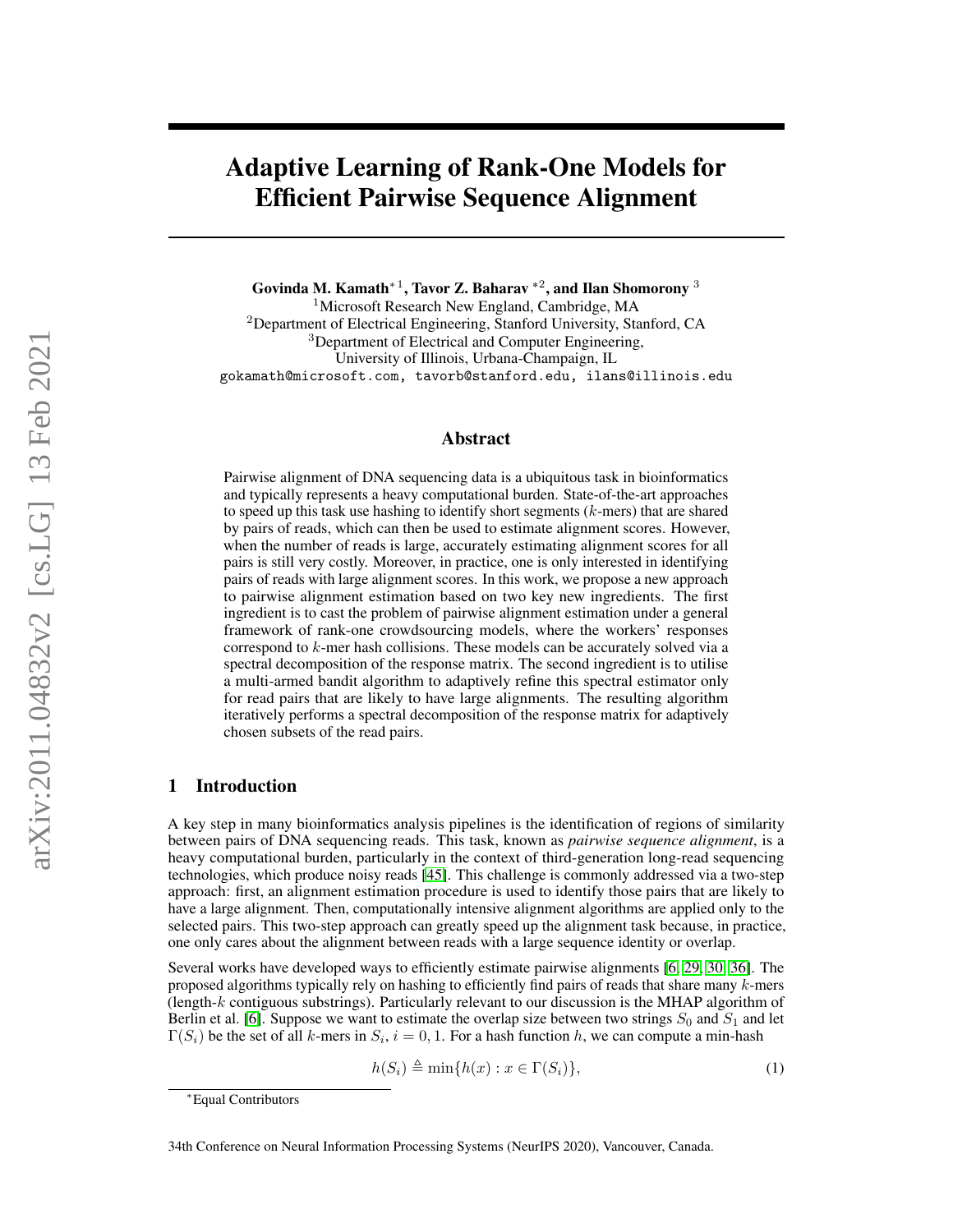for each read  $S_i$ . The key observation behind MHAP is that, for a randomly selected hash function  $h$ ,

$$
\mathbb{P}\left[h(S_0) = h(S_1)\right] = \frac{\left|\Gamma(S_0) \cap \Gamma(S_1)\right|}{\left|\Gamma(S_0) \cup \Gamma(S_1)\right|}.\tag{2}
$$

In other words, the indicator function  $1\{h(S_0) = h(S_1)\}\$  provides an unbiased estimator for the k-mer *Jaccard similarity* between the sets  $\Gamma(S_0)$  and  $\Gamma(S_1)$ , which we denote by  $JS_k(S_0, S_1)$ . By computing  $1\{h(S_0) = h(S_1)\}\$  for several different random hash functions, one can thus obtain an arbitrarily accurate estimate of  $JS_k(S_0, S_1)$ . As discussed in [\[6\]](#page-12-0),  $JS_k(S_0, S_1)$  serves as an estimate for the overlap size and can be used to filter pairs of reads that are likely to have a significant overlap.

Now suppose we fix a reference read  $S_0$  and wish to estimate the size of the overlap between  $S_0$  and  $S_i$ , for  $i = 1, \ldots, n$ . Assume that all reads are of length L and let  $p_i \in [0, 1]$  be the overlap fraction between  $S_i$  and  $S_0$  (i.e., the maximum p such that a pL-prefix of  $S_i$  matches a pL-suffix of  $S_0$  or vice-versa). By taking m random hash functions  $h_1, \ldots, h_m$ , we can compute min-hashes  $h_j(S_i)$  for  $i = 0, 1, \ldots, n$  and  $j = 1, \ldots, m$ . The MHAP approach corresponds to estimating each  $p_i$  as

<span id="page-1-1"></span>
$$
\hat{p}_i = \frac{1}{m} \sum_{j=1}^m \mathbb{1}\{h_j(S_0) = h_j(S_i)\}.
$$
\n(3)

In the context of crowdsourcing and vote aggregation [\[16,](#page-12-1) [19,](#page-13-3) [40\]](#page-14-1), one can think of each hash function  $h_j$  as a worker/expert/participant, who is providing binary responses  $Y_{i,j} = \mathbb{1}\{h_j(S_0) = h_j(S_i)\}\$ to the questions "do  $S_i$  and  $S_0$  have a large alignment score?" for  $i = 1, ..., n$ . Based on the binary matrix of observations  $Y = [Y_{i,j}]$ , we want to estimate the true overlap fractions  $p_1, \ldots, p_n$ .

The idea of jointly estimating  $p_1, \ldots, p_n$  from the whole matrix Y was recently proposed by Baharav et al. [\[5\]](#page-12-2). The authors noticed that in practical datasets the distribution of  $k$ -mers can be heavily skewed. This causes some hash functions  $h_j$  to be "better than others" at estimating alignment scores. Hence, much like in crowdsourcing models, each worker has a different level of expertise, which determines the quality of their answer to all questions. Motivated by this, Baharav et al. [\[5\]](#page-12-2) proposed a model where each hash function  $h_j$  has an associated unreliability parameter  $q_j \in [0, 1]$  and, for  $i = 1, \ldots, n$  and  $j = 1, \ldots, m$ , the binary observations are modeled as

<span id="page-1-0"></span>
$$
Y_{i,j} \sim \text{Ber}(p_i) \lor \text{Ber}(q_j),\tag{4}
$$

where  $\text{Ber}(p)$  is a Bernoulli distribution with parameter p and  $\vee$  is the OR operator. If a given  $h_j$ assigns low values to common  $k$ -mers, spurious min-hash collisions are more likely to occur, leading to the observation  $Y_{i,j} = 1$  when  $S_i$  and  $S_0$  do not have an overlap (thus being a "bad" hash function). Similarly, some workers in crowdsourcing applications provide less valuable feedback, but we cannot know a priori how reliable each worker is.

A key observation about the model in  $(4)$  is that, in expectation, the observation matrix Y is rank-one after accounting for an offset. More precisely, since  $\mathbb{E}Y_{i,j} = p_i + q_j - p_iq_j = (1 - p_i)(q_i - 1) + 1$ ,

$$
\mathbb{E}Y - \mathbf{1}\mathbf{1}^T = (\mathbf{1} - \mathbf{p})(\mathbf{q} - \mathbf{1})^T, \tag{5}
$$

where  $\mathbf{p} = [p_1, \dots, p_m]^T$  and  $\mathbf{q} = [q_1, \dots, q_n]^T$ . Baharav et al. [\[5\]](#page-12-2) proposed to estimate p by computing a singular value decomposition (SVD) of  $Y - 11^T$ , and setting  $\hat{\mathbf{p}} = 1 - \mathbf{u}$ , where  $\mathbf{u}$  is the leading left singular vector of  $Y - 11^T$ . The resulting overlap estimates  $\hat{p}_1, \ldots, \hat{p}_n$  are called the *Spectral Jaccard Similarity* scores and were shown to provide a much better estimate of overlap sizes than the estimator given by [\(3\)](#page-1-1), by accounting for the variable quality of hash functions for the task.

In this paper, motivated by the model of Baharav et al. [\[5\]](#page-12-2), we consider the more general framework of rank-one models. In this setting, a vector of parameters  $\mathbf{u} = [u_1, \dots, u_n]^T$  (the item qualities) is to be estimated from the binary responses provided by m workers, and the  $n \times m$  observation matrix X is assumed to satisfy  $\mathbb{E}X = uv^T$ . In the context of these rank-one models, a natural estimator for  $\bf{u}$  is the leading left singular vector of X. Such a spectral estimator has been shown to have good performance both in the context of pairwise sequence alignment [\[5\]](#page-12-2) and in voting aggregation applications [\[19,](#page-13-3) [26\]](#page-13-4). However, the spectral decomposition by default allocates worker resources uniformly across all items. In practice, one is often only interested in identifying the "most popular" items, which, in the context of pairwise sequence alignment, corresponds to the reads  $S_i$  that have the largest overlaps with a reference read  $S_0$ . Hence, we seek strategies that can harness the performance of spectral methods while using adaptivity to avoid wasting worker resources on unpopular items.

Main contributions: We propose an adaptive spectral estimation algorithm, based on multi-armed bandits, for identifying the k largest entries of the leading left singular vector u of  $\mathbb{E}X$ . A key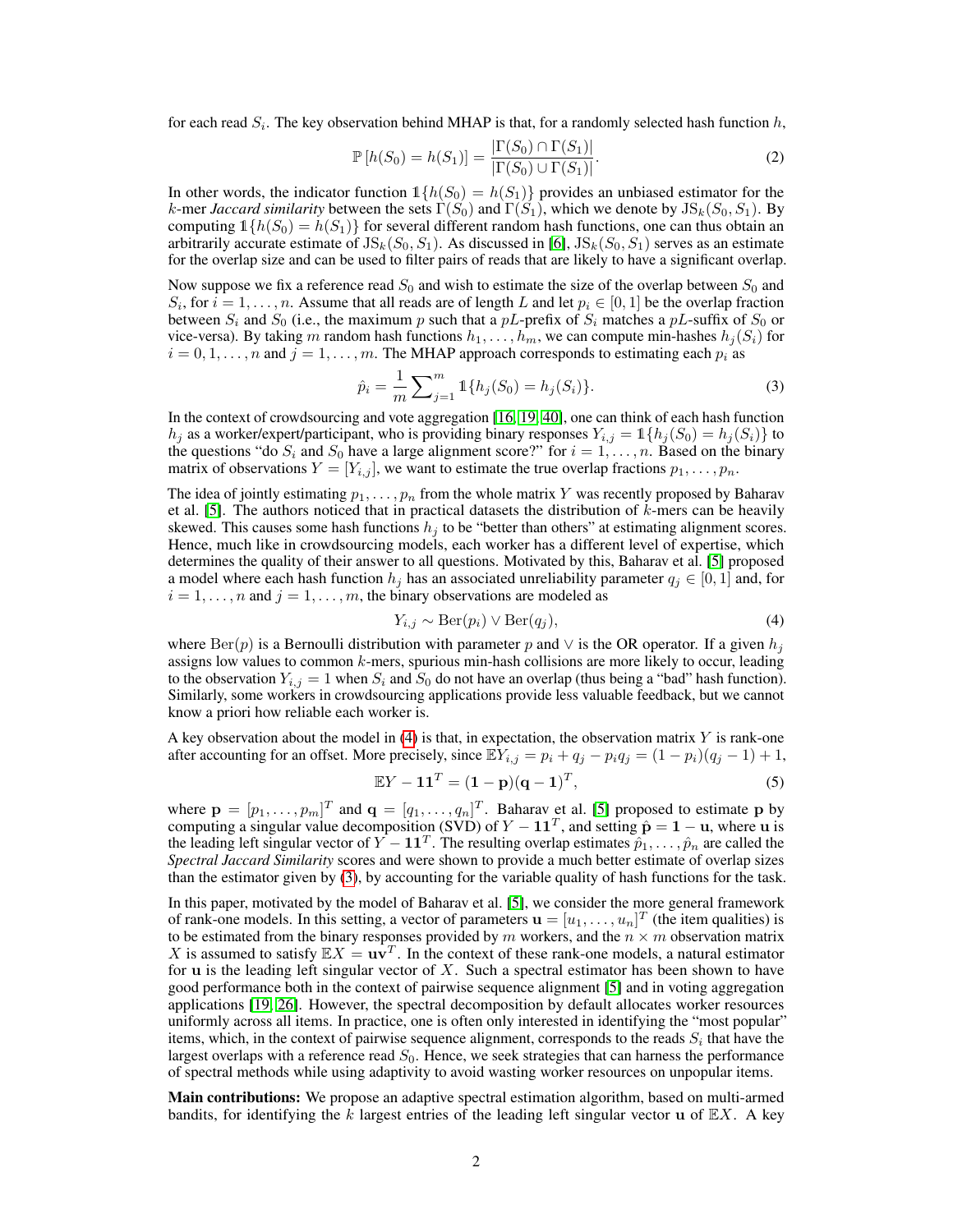technical challenge is that multi-armed bandit algorithms generally rely on our ability to build confidence intervals for each arm, but it is difficult to obtain tight *element-wise* confidence intervals for the singular vectors of random matrices with low expected rank [\[1\]](#page-12-3). For that reason, we propose a variation of the spectral estimator for u, in which one computes the leading *right* singular vector first and uses it to estimate the entries of u via a *matched filter* [\[44\]](#page-14-2). This allows us to compute entrywise confidence intervals for each  $u_i$ , which in turns allows us to adapt the Sequential Halving bandit algorithm of Karnin et al.  $[28]$  to identify the top- $k$  entries of u. We provide theoretical performance bounds on the total workers' response budget required to correctly identify the top-k items with a given probability. We empirically validate our algorithm on controlled experiments that simulate the vote aggregation scenario and on real data in the context of pairwise alignment of DNA sequences. For a PacBio *E. coli* dataset [\[38\]](#page-14-3), we show that adaptivity can reduce the budget requirements (which correspond to the number of min-hash comparisons) by around half.

Related work: Our work is motivated by the bioinformatics literature on pairwise sequence alignment [\[6,](#page-12-0) [29,](#page-13-0) [30,](#page-13-1) [36\]](#page-13-2). In particular, we build on the idea of using min-hash-based techniques to efficiently estimate pairwise sequence alignments [\[6\]](#page-12-0), described by the estimator in [\(3\)](#page-1-1). More sophisticated versions of this idea have been proposed, such as the use of a *tf-idf* (term frequency-inverse document frequency) weighting for the different hash functions [\[11,](#page-12-4) [34\]](#page-13-6), which follows the same observation that "some hashes are better than others" made by Baharav et al. [\[5\]](#page-12-2). A proposed strategy to reduce the number of hash functions needed for the alignment estimates is to use *bottom sketches* [\[37\]](#page-13-7). More precisely, for a single hash function, one can compute s minimisers per read (the bottom-s sketch) and estimate the alignments based on the size of the intersection of bottom sketches. *Winnowing* has also been used in combination with min-hash techniques to allow the mapping of reads to very long sequences, such as full genomes [\[23\]](#page-13-8).

The literature on crowdsourcing and vote aggregation is vast [\[14,](#page-12-5) [19,](#page-13-3) [26,](#page-13-4) [27,](#page-13-9) [31,](#page-13-10) [40,](#page-14-1) [41,](#page-14-4) [46,](#page-14-5) [47,](#page-14-6) [47–](#page-14-6) [50\]](#page-14-7). Many of these works are motivated by the classical Dawid-Skene model [\[16\]](#page-12-1). Ghosh et al. [\[19\]](#page-13-3) considered a setting where the questions have binary answers and the workers' responses are noisy. They proposed a rank-one model and used a spectral method to estimate the true answers. For a similar setting, Karger et al. [\[27\]](#page-13-9) showed that random allocation of questions to workers (according to a sparse random graph) followed by belief propagation is optimal to obtain answers to the questions with some probability of error, and this work was later extended [\[14,](#page-12-5) [26\]](#page-13-4). While the rank-one model these works have considered is similar in spirit to the one we consider, in our setting, the *true* answers to the questions are not binary. Rather, our answers are parameters in  $(0, 1)$ , which can be thought of as the quality of an item or the fraction of the population that would answer "yes" to a question. Natural tasks to consider in our case would be to find the top ten products among a catalogue of 100,000 products, or identify the items that are liked by more than 80% of the population. Notice that such questions are meaningless in the case of questions with binary answers.

The use of adaptive strategies for ranking a set of items or identifying the top- $k$  items have been studied in the context of *pairwise comparisons* between the items [\[8,](#page-12-6) [20,](#page-13-11) [21,](#page-13-12) [42\]](#page-14-8). Moreover, the top- $k$  arm selection problem has been considered in many contexts and a large set of algorithms exist to identify the best items while minimising the number of observations required to do that [\[7,](#page-12-7) [17,](#page-12-8) [22,](#page-13-13) [24,](#page-13-14) [25,](#page-13-15) [28,](#page-13-5) [35\]](#page-13-16). Recent works have taken advantage of some of these multi-armed bandit algorithms to solve large-scale computation problems [\[2](#page-12-9)[–4\]](#page-12-10), which is similar in flavor to our work.

Outline of manuscript: In Section [2,](#page-2-0) we introduce rank-one models and give examples of potential applications. In Section [3,](#page-4-0) we develop a spectral estimator for these models that enables construction of confidence intervals. In Section [4,](#page-5-0) we leverage these confidence intervals to develop adaptive bandit-based algorithms. Section [5](#page-9-0) presents empirical results.

## <span id="page-2-0"></span>2 Rank-One Models

While our main target application is the pairwise sequence alignment problem, we define rank-one models for the general setting of response aggregation problems. In this setting, we are interested in estimating a set of parameters, or item values,  $u_1, \ldots, u_n$ . To do that, we recruit a set of workers with unknown levels of expertise, which provide binary opinions about the items. We can choose the number of workers and their opinions can be requested for any subset of the  $n$  items. The rank-one model assumption is that the matrix of responses  $X = [X_{i,j}]$  is rank-one in expectation; i.e.,

$$
\mathbb{E}X = \mathbf{u}\mathbf{v}^T \tag{6}
$$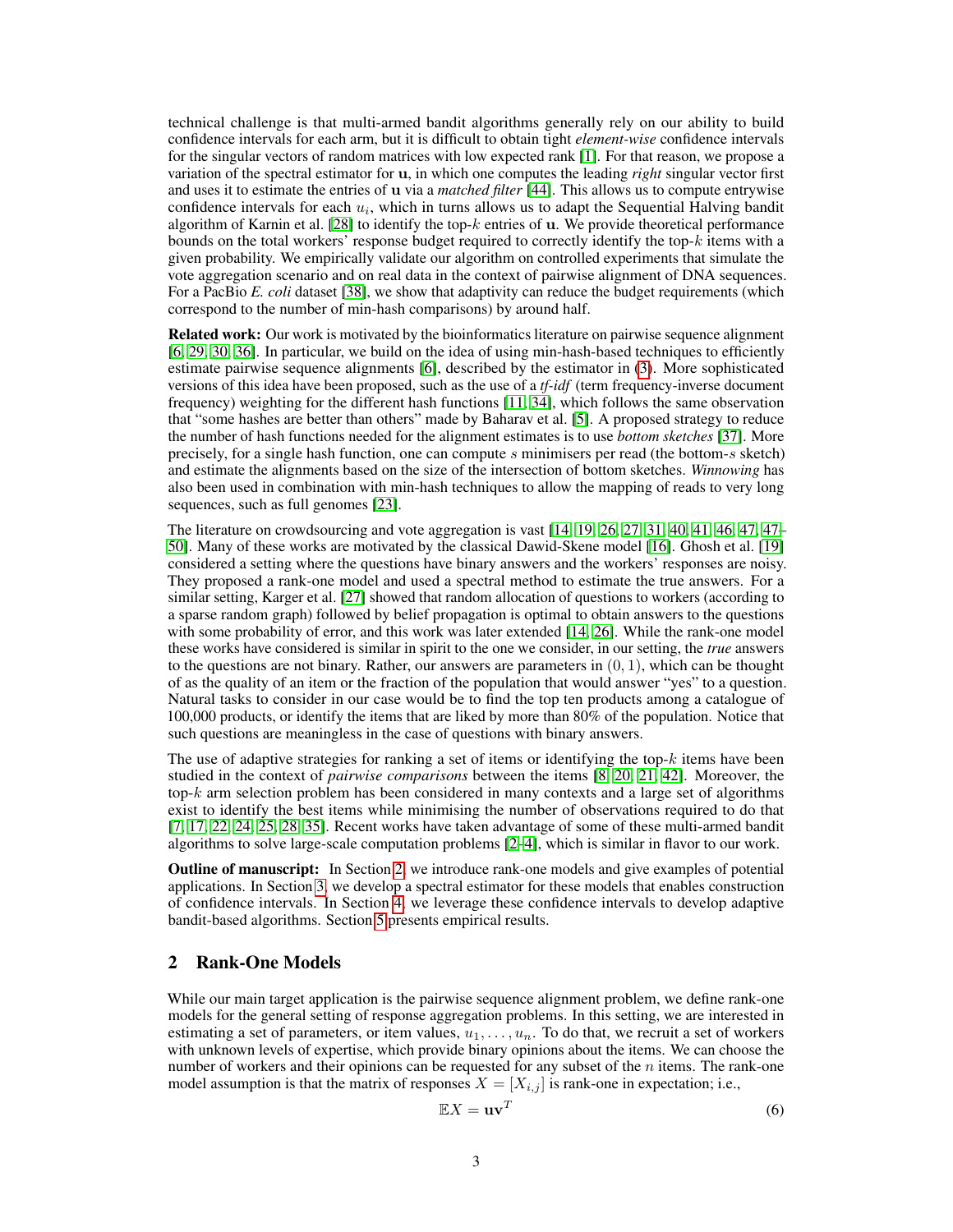<span id="page-3-0"></span>

Figure 1: *Three Channel Models*: (a) the Z-channel models one-sided errors; (b) the binary symmetric channel models two-sided symmetric errors; (c) the general binary channel admits different probabilities  $q^{(0)}$  for  $0 \to 1$  errors and  $q^{(1)}$  for  $1 \to 0$  errors.

for unknown vectors **u** and **v** with entries in  $(0, 1)$ . This means that, for each i and j,  $X_{i,j}$  has a  $\text{Ber}(u_i v_j)$  distribution. Furthermore, we assume throughout that all entries  $X_{i,j}$  are independent.

Abstractly, this setting applies to a situation in which we have a list of questions that we want answered. One can think of a question as the rating of a movie or whether a product is liked. The parameter associated with the *i*th question,  $u_i$ , can be thought of as representing the average rating of the movie, or the fraction of people in the population who like the product. We can think of  $X_{i,j}$  as a noisy version of the response of worker  $j$  to question  $i$ , with the noise modelling respondent error. We point out that X can alternatively be viewed as noisy observations of responses to the questions through a *binary channel* [\[13\]](#page-12-11), with each worker having a channel of distinct characteristics. We next discuss two instances of this model and the corresponding binary channels.

One-sided error: In the pairwise sequence alignment problem presented in Section [1,](#page-0-0) we want to recover the pairwise overlap fractions (or alignment scores)  $p_i \in (0,1)$  between read  $S_0$  and read  $S_i$ , for  $i = 1, \ldots, n$ . The observation for read pair  $(S_0, S_i)$  and hash function  $h_j$  is modelled by  $Y_{i,j} \sim \text{Ber}(p_i) \vee \text{Ber}(q_j)$ , which can be thought of as observing a  $\text{Ber}(p_i)$  random variable through a *Z-channel* with crossover probability  $q_j$ . A Z-channel, shown in Fig. [1\(](#page-3-0)a), is one where an input 1 is never flipped but an input 0 is flipped with some probability [\[13\]](#page-12-11). Hence, this models one-sided errors. If we process the data as  $X \triangleq Y - 11^T$ , we then have that

$$
\mathbb{E}[X] = (\mathbf{1} - \mathbf{p})(\mathbf{q} - \mathbf{1})^T,\tag{7}
$$

giving us  $u = 1 - p$  and  $v = 1 - q$ . While, in this case, the entries  $X_{i,j}$  are technically in  $\{0, -1\}$ , our main results (presented in Section [3](#page-4-0) for a binary matrix  $X \in \{0,1\}^{n \times m}$ ) can be readily extended.

**Two-sided error:** In the binary crowdsourcing problem, *n* items have associated parameters  $p_i \in$  $(0, 1)$  (the population rating of the item), for  $i = 1, \ldots, n$ . The observation of the rating of worker j on the ith item is modelled as  $Y_{i,j} \sim \text{Ber}(p_i) \oplus \text{Ber}(q_j)$ , where ⊕ represents the XOR operation. This can be thought of as observing a  $Ber(p_i)$  random variable through a *Binary Symmetric Channel* with crossover probability  $q_i$ . A Binary Symmetric Channel, shown in Fig. [1\(](#page-3-0)b), is one where the probability of flipping 1 to 0 and 0 to 1 is the same. The processed data in this case is  $X \triangleq Y - \frac{1}{2} \mathbf{1} \mathbf{1}^T$ , and the expected value of our observation matrix is given by

<span id="page-3-1"></span>
$$
\mathbb{E}[X] = \left(\mathbf{p} - \frac{1}{2}\mathbf{1}\right) \left(\mathbf{1} - 2\mathbf{q}\right)^T, \tag{8}
$$

giving us  $\mathbf{u} = \mathbf{p} - \frac{1}{2}\mathbf{1}$  and  $\mathbf{v} = \mathbf{1} - 2\mathbf{q}$ . As in the case of one-sided errors, the observations  $X_{i,j}$  are not in  $\{0, 1\}$  but they only take two values and the results in Section [3](#page-4-0) still hold.

Notice that if we do not make the assumption of symmetry and use a general binary channel, shown in Fig. [1\(](#page-3-0)c), the model is still low-rank (it is rank-2) in expectation. In this manuscript, we focus on rank-one models, but briefly discuss this generalization in Appendix [A.](#page-15-0)

Model Identifiability: Strictly speaking, the models described above are not identifiable, unless extra information is provided. This is because ||u|| and ||v|| are unspecified, and replacing u and v with  $\alpha$ **u** and  $\frac{1}{\alpha}$ **v** leads to the same distribution for the observation matrix X.

In practice one can overcome this issue by including questions with known answers. For the pairwise sequence alignment problem of Baharav et al. [\[5\]](#page-12-2), the authors add "calibration reads" to the dataset. These are random reads, expected to have zero overlap with other reads in the dataset. In a crowdsourcing setting one similarly can add questions whose answers are known to the dataset. Based on questions with known answers, it is possible accurately estimate the "average expertise" of the workers, captured by  $\|\mathbf{v}\|$ . In order to avoid overcomplicating the model and the results and to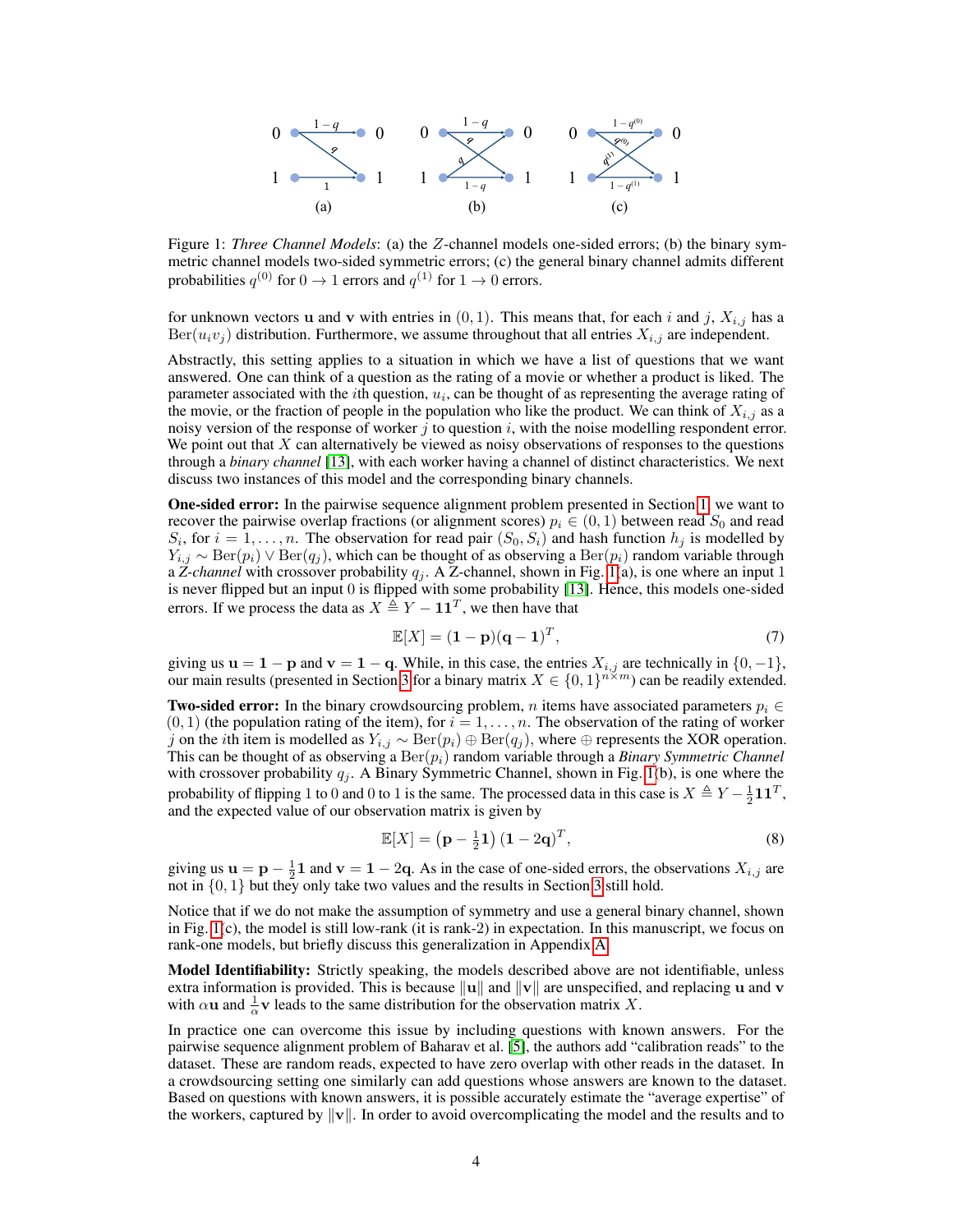circumvent the unidentifiability issue, we assume that  $||v||$  is known in our theoretical analysis. In our experiments, we adopt the known-questions strategy to estimate  $||\mathbf{v}||$ .

### <span id="page-4-0"></span>3 Spectral Estimators

Consider the general rank-one model described in Section [2.](#page-2-0) The  $n \times m$  binary matrix of observations X can be written as  $X = \mathbb{E}[X] + W$ , where  $\mathbb{E}[X] = \mathbf{u}\mathbf{v}^T$ . We assume throughout this section that  $u_i, v_j \in [c, C]$ , where  $0 < c < C < 1$ . Moreover, we assume that  $\|\mathbf{v}\|$  is known, in order to make the model identifiable, as described in Section [2.](#page-2-0)

A natural estimator for **u** is the leading left singular vector of X (or the leading eigenvector of  $XX<sup>T</sup>$ ), rescaled to have the same norm as u. One issue with such an estimator is that it is not straightforward to obtain confidence intervals for each of its entries. There is a fair amount of work in constructing  $\ell_2$ confidence intervals around eigenvectors of perturbed matrices [\[9,](#page-12-12) [10,](#page-12-13) [12\]](#page-12-14). However, the translation confidence intervals around eigenvectors of perturbed matrices [9, 10, 12]. However, the translation of  $\ell_2$  control over eigenvectors to element-wise control using standard bounds costs us a  $\sqrt{n}$  factor, which makes the resulting bounds too loose for the purposes of adaptive algorithms, which we will explore in Section [4.](#page-5-0) There has been some work on directly obtaining  $\ell_{\infty}$  control for eigenvectors by Abbe et al. [\[1\]](#page-12-3), Fan et al. [\[18\]](#page-12-15). However, they analyse a slightly different quantity, and so a direct application of these results to our rank-one models does not give us the desired element-wise control.

In order to overcome this issue and obtain element-wise confidence bounds on our estimate of each  $u_i$ , we propose a variation on the standard spectral estimator for u. To provide intuition to our method, let us consider a simpler setting – one where we know v exactly. In this case a popular means to estimate u is the *matched filter* estimator [\[44\]](#page-14-2)

$$
\hat{u}_i = X_{i, \cdot} \frac{\mathbf{v}}{\|\mathbf{v}\|^2},\tag{9}
$$

where  $X_{i,j}$  is the *i*th row of X. It is easy to see that  $\hat{u}_i$  is an unbiased estimator of  $u_i$ , and standard concentration inequalities can be used to obtain confidence intervals. We try to mimic this intuition by splitting the rows of the matrix into two – red rows and blue rows. We then use the red rows to obtain an estimate  $\hat{v}$  of v. We treat this as the true value of v and obtain the matched filter estimate for the  $u_i$ s corresponding to the blue rows, which gives us element-wise confidence intervals. We then use the blue rows to estimate v, and apply the matched filter to obtain estimates for the  $u_i$ s corresponding to the red rows. This is summarised in the following algorithm.

<span id="page-4-1"></span>Algorithm 1 Spectral estimation of u

1: **Input:**  $X \in \{0, 1\}^{n \times m}, ||\mathbf{v}||$ 2: Split X into two  $\frac{n}{2} \times m$  matrices  $X_A$  and  $X_B$ 3:  $\hat{v}_A \leftarrow$  leading right singular vector of  $X_A$ 4:  $\hat{\mathbf{v}}_B \leftarrow$  leading right singular vector of  $X_B$  $\hat{\mathbf{u}}_A \leftarrow X_A \frac{\hat{\mathbf{v}}_B}{\|\hat{\mathbf{v}}_B\|\|\mathbf{v}\|}, \hat{\mathbf{u}}_B \leftarrow X_B \frac{\hat{\mathbf{v}}_A}{\|\hat{\mathbf{v}}_A\|\|\mathbf{v}\|}$ 6: **return**  $\hat{\mathbf{u}} = \begin{bmatrix} \hat{\mathbf{u}}_A \\ \hat{\mathbf{u}}_A \end{bmatrix}$  $\hat{\bf u}_B$ 1

The main result in this section is an element-wise confidence interval for the resulting  $\hat{u}$ .

<span id="page-4-2"></span>**Theorem [1](#page-4-1).** When given X and  $\|\mathbf{v}\|$  as inputs, Algorithm 1 returns  $\hat{\mathbf{u}} = [\hat{u}_1, \dots, \hat{u}_m]^T$  satisfying

$$
\mathbb{P}\left(|\hat{u}_i - u_i| > \epsilon\right) \le 3n \exp\left(-C_1 m \epsilon^2\right),\tag{10}
$$

*for*  $i \in \{1, \ldots, n\}$ ,  $0 < \epsilon < 1$ ,  $m \leq n$ , and constant  $C_1$  *specified in Appendix [G.](#page-22-0)* 

In the remainder of this section, we describe the key technical results required to prove Theorem [1.](#page-4-2) We discuss the application of these confidence intervals to create an adaptive algorithm in Section [4.](#page-5-0)

To prove Theorem [1](#page-4-2) we first establish a connection between  $\ell_2$  control of  $\hat{v}$  and element-wise control of  $\hat{u}$ . Then we provide expectation and tail bounds for the  $\ell_2$  error in  $\hat{v}$ . For ease of exposition, we will drop the subscripts A and B in  $X_A$ ,  $X_B$ ,  $\hat{\mathbf{v}}_A$ , and  $\hat{\mathbf{v}}_B$ . We will implicitly assume that X and  $\hat{v}$  correspond to distinct halves of the data matrix, thus being independent. The main technical ingredient required to establish Theorem [1](#page-4-2) is the following lemma.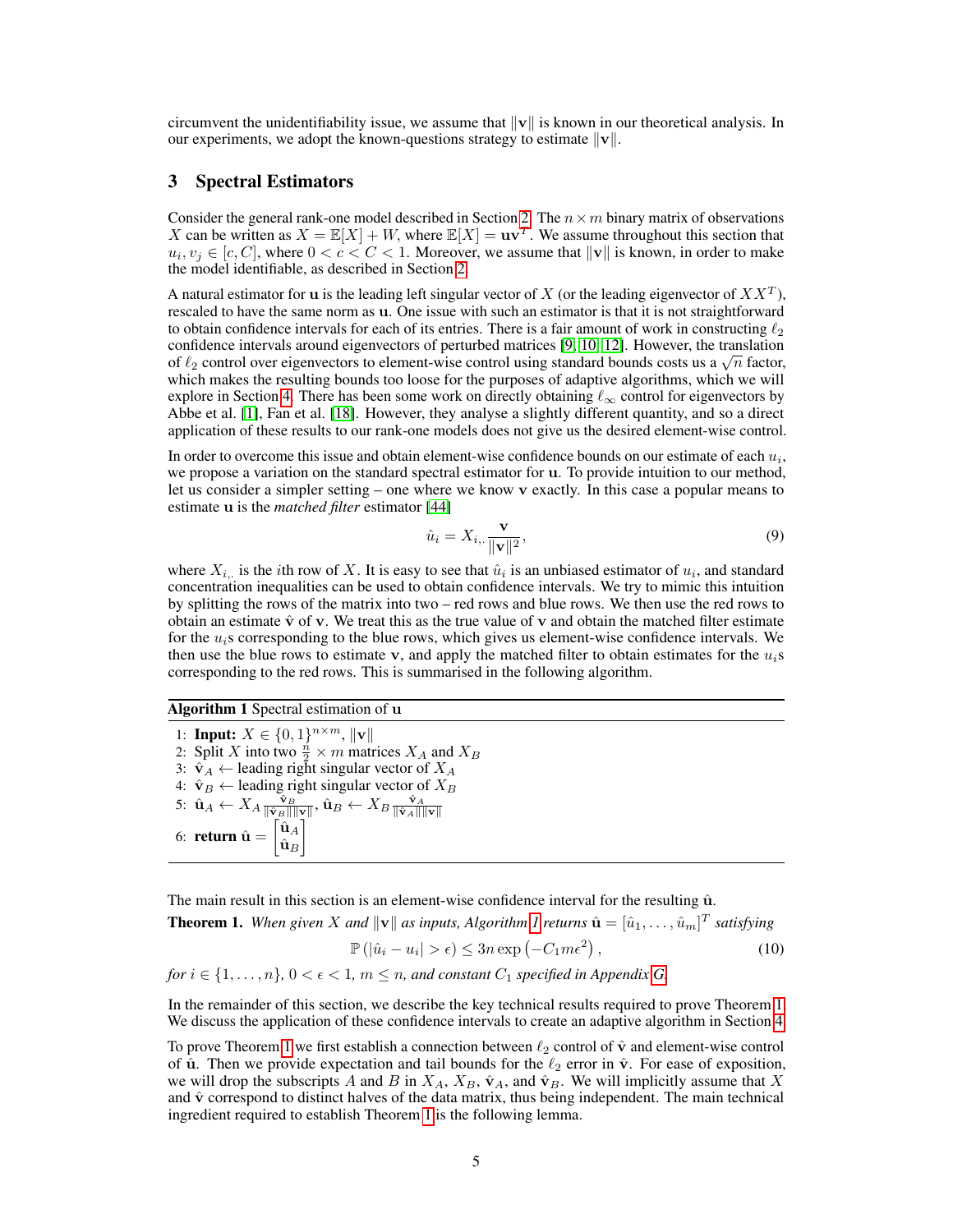<span id="page-5-1"></span>Lemma 1. *The error of estimator*  $\hat{u}$  *satisfies* 

$$
\|\hat{\mathbf{u}} - \mathbf{u}\|_{\infty} \leq \frac{1}{\|\mathbf{v}\|} \left| \sum_{j=1}^{m} \left( X_{i,j} - u_i v_j \right) \mathbb{E} \left[ \frac{\hat{v}_j}{\|\hat{\mathbf{v}}\|} \right] \right| + \frac{1}{c} \left\| \frac{\hat{\mathbf{v}}}{\|\hat{\mathbf{v}}\|} - \frac{\mathbf{v}}{\|\mathbf{v}\|} \right\| + \frac{2}{c} \mathbb{E} \left\| \frac{\hat{\mathbf{v}}}{\|\hat{\mathbf{v}}\|} - \frac{\mathbf{v}}{\|\mathbf{v}\|} \right\|.
$$

Notice that the right-hand side of the bound in Lemma [1](#page-5-1) (proved in Appendix [B\)](#page-15-1) involves the  $\ell_2$ error of  $\hat{v}$ , and can in turn be used to bound the  $\ell_{\infty}$  error of the estimator  $\hat{u}$ . The first term in the bound is a sum of independent, bounded, zero-mean random variables  $(X_{i,j} - u_i v_j) \mathbb{E}[\hat{v}_j / ||\hat{v}||]$ , for  $j = 1, \ldots, m$ . Using Hoeffding's inequality, we show in Appendix [C](#page-16-0) that, for any  $\epsilon > 0$ ,

<span id="page-5-2"></span>
$$
\mathbb{P}\left(\left|\sum_{j=1}^m (X_{i,j} - u_i v_j) \mathbb{E}[\hat{v}_j / ||\hat{\mathbf{v}}||]\right| > ||\mathbf{v}||\epsilon\right) \leq 2 \exp\left(-2c^2 m \epsilon^2\right).
$$
 (11)

In order to bound the second and third terms on the right-hand side of Lemma [1,](#page-5-1) we resort to matrix concentration inequalities and the Davis-Kahan theorem [\[15\]](#page-12-16). More precisely, we have the following lemma, which we prove in Appendix [D.](#page-16-1)

<span id="page-5-3"></span>Lemma 2. *The error of estimator*  $\hat{v}$  *satisfies* 

(a) 
$$
\mathbb{P}\left(\left\|\frac{\hat{\mathbf{v}}}{\|\hat{\mathbf{v}}\|} - \frac{\mathbf{v}}{\|\mathbf{v}\|}\right\| \ge \epsilon\right) \le (m+n) \exp\left(-C_2 \epsilon^2 \min(m, n)\right), \text{ for } 0 < \epsilon < 1,
$$
  
(b)  $\mathbb{E}\left\|\frac{\hat{\mathbf{v}}}{\|\hat{\mathbf{v}}\|} - \frac{\mathbf{v}}{\|\mathbf{v}\|}\right\| \le C_3 \sqrt{\frac{\log(m+n)}{\min(m,n)}},$ 

*where*  $C_2$  *and*  $C_3$  *are constants specified in Appendix [G.](#page-22-0)* 

Given [\(11\)](#page-5-2) and the bounds in Lemma [2,](#page-5-3) it is straightforward to establish Theorem [1,](#page-4-2) as we do next. Fixing some  $\epsilon \in (0, 1)$ , we have that if  $\epsilon^2 \min(m, n) > (6C_3/c)^2 \log(m + n)$ , then Lemma [2\(](#page-5-3)b) implies that

<span id="page-5-4"></span>
$$
\frac{2}{c} \mathbb{E} \left\| \frac{\hat{\mathbf{v}}}{\|\hat{\mathbf{v}}\|} - \frac{\mathbf{v}}{\|\mathbf{v}\|} \right\| \le \frac{2C_3}{c} \sqrt{\frac{\log(m+n)}{\min(m,n)}} < \frac{\epsilon}{3}.
$$

Hence, if  $\epsilon^2 \min(m, n) > (6C_3/c)^2 \log(m+n)$ ,

$$
\mathbb{P}(|\hat{u}_i - u_i| > \epsilon) \le \mathbb{P}\left(\left|\sum_{j=1}^m (X_{i,j} - u_i v_j) \mathbb{E}\left[\frac{\hat{v}_j}{\|\hat{\mathbf{v}}\|}\right]\right| > \frac{\|\mathbf{v}\| \epsilon}{3}\right) + \mathbb{P}\left(\left\|\frac{\hat{\mathbf{v}}}{\|\hat{\mathbf{v}}\|} - \frac{\mathbf{v}}{\|\mathbf{v}\|}\right\| \ge \frac{c\epsilon}{3}\right)
$$
  
\n
$$
\le 2 \exp\left(-\frac{c^2 m \epsilon^2}{18}\right) + (m+n) \exp\left(-C_2 \frac{c^2 \epsilon^2 \min(m, n)}{9}\right)
$$
  
\n
$$
\le (m+n+2) \exp\left(-C_4 \min(m, n) \epsilon^2\right).
$$
 (12)

Notice that [\(12\)](#page-5-4) is a vacuous statement whenever  $C_4 \epsilon^2 \min(m, n) < \log(m + n)$ , as the right-hand side is greater than 1. Hence, if we replace  $C_4$  with  $C_1 = \min[C_4, (6C_3/c)^{-2}]$ , the inequality holds for all m and n. The result in Theorem [1](#page-4-2) then follows by assuming  $m \leq n$ .

### <span id="page-5-0"></span>4 Leveraging confidence intervals for adaptivity

In the pairwise sequence alignment problem, one is typically only interested in identifying pairs of reads with large overlaps. Hence, by discarding pairs of reads with a small overlap based on a coarse alignment estimate and adaptively picking the pairs of reads for which a more accurate estimate is needed, it is possible to save significant computational resources. Similarly, in crowdsourcing applications, one may be interested in employing adaptive schemes in order to effectively use worker resources to identify only the most popular items.

We consider two natural problems that can be addressed within an adaptive framework. The first one is the identification of the top- $k$  largest alignment scores. In the second problem, the goal is to return a list of reads with high pairwise alignment to the reference, i.e., all reads with  $u_i$  above a certain threshold. More generally, we consider the task of identifying a set of reads including *all* reads with pairwise alignment above  $\alpha$  and no reads with pairwise alignment below  $\beta$ , for some  $\beta \leq \alpha$ . Adaptivity in the first problem can be achieved by casting the problem as a top-k multi-armed bandit problem, while the second problem can be cast as a Thresholding Bandit problem [\[32\]](#page-13-17).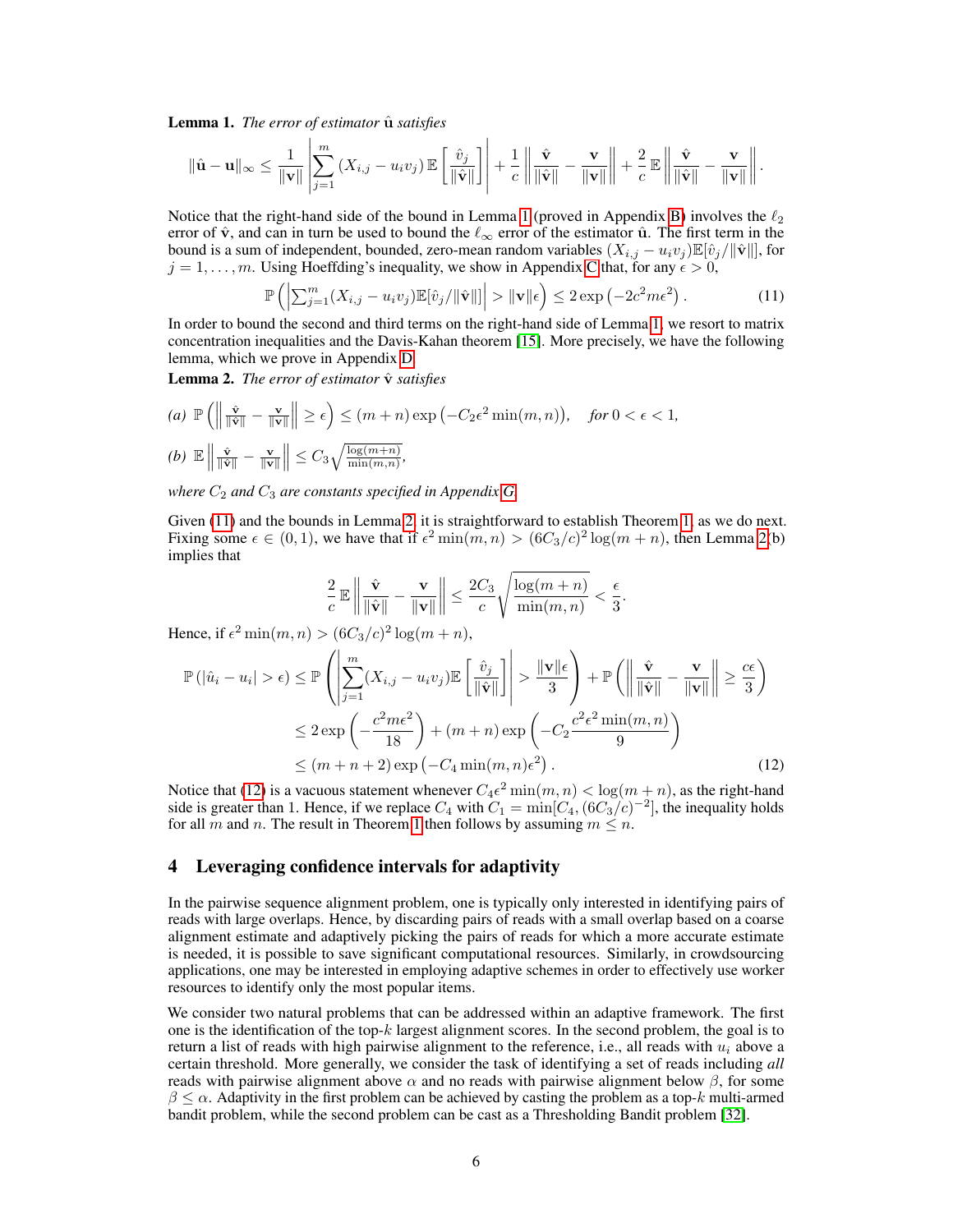#### 4.1 Identifying the top- $k$  alignments:

We consider the setting where we wish to find the  $k$  largest pairwise alignments with a given read. We assume that we have a total computational budget of  $T$  min-hash comparisons. Notice that the regime where  $T < n$  is uninteresting as we cannot even make one min-hash comparison per read. When  $T = \Omega(n)$ , a simple non-adaptive approach is to divide our budget T evenly among all reads (as done in [\[5\]](#page-12-2)). This gives us an  $n \times \frac{T}{n}$  min-hash collision matrix X, from which we can estimate  $\hat{u}$  using Algorithm [1](#page-4-1) and choose the top k alignments based on their  $\hat{u}_i$  values. Let  $u_{(1)} \ge u_{(2)} \ge ... \ge u_{(n)}$ be the sorted entries of the true u and define  $\Delta_i = u_{(i)} - u_{(k)}$  for  $i = 1, \ldots, n$ . Notice that the non-adaptive approach recovers  $u_{(1)}, \ldots, u_{(k)}$  correctly if each  $\hat{u}_i$  stays within  $\Delta_{k+1}$  of its true value  $u_i$ . From the union bound and Theorem [1,](#page-4-2)

$$
\mathbb{P}(\text{failure}) \le \sum_{i=1}^{n} \mathbb{P}(|\hat{u}_i - u_i| > \Delta_{k+1}/2) \le 3n^2 \exp\left(-\frac{C_1}{4} \frac{\Delta_{k+1}^2 T}{n}\right),\tag{13}
$$

if  $n \leq T \leq n^2$ . Hence, the budget required to achieve an error probability of  $\delta$  is

<span id="page-6-3"></span><span id="page-6-0"></span>
$$
T = O\left(\Delta_{k+1}^{-2} n \log\left(\frac{n}{\delta}\right)\right). \tag{14}
$$

Moreover, from [\(13\)](#page-6-0), we see that a budget  $T = n \log^{\beta} n$ ,  $\beta > 1$ , allows you to correctly identify the top-k alignments if  $(\Delta_{k+1}^2 T)/n \approx \log n$ , or  $\Delta_{k+1} \approx \log^{-(\beta-1)/2} n$ . Hence, the budget T places a constraint in the minimum gap  $\Delta_{k+1}$  that can be resolved.

Next we propose an adaptive way to allocate the same budget  $T$ . Algorithm [2](#page-6-1) builds on an approach by Karnin et al. [\[28\]](#page-13-5), but incorporates the spectral estimation approach from Section [3.](#page-4-0) The algorithm assumes the regime  $n \log n < T < n^2$ .

## <span id="page-6-1"></span>Algorithm 2 Adaptive Spectral Top-k Algorithm

1: Input:  $T, k$ 2: Initialize  $\mathcal{I}_0 \leftarrow \{1, 2, \ldots, n\}$   $\triangleright$  Initial set of candidates 3: for  $r = 0$  to  $r_{\text{max}} \triangleq \lceil \log_2 \frac{n}{\sqrt{T}} \rceil - 1$  do 4:  $t_r \leftarrow$  $\begin{array}{ccc} \n & & T \n\end{array}$  $\sqrt{2|\mathcal{I}_r| \lceil \log_2 \frac{n}{\sqrt{T}} \rceil}$  $\overline{\phantom{a}}$  $\triangleright$  Number of samples to be taken 5: Obtain a binary matrix  $X^{(r)} \in \{0,1\}^{|\mathcal{I}_r| \times t_r}$  and corresponding  $\|\mathbf{v}^{(r)}\|$ 6: Use Algorithm [1](#page-4-1) to compute estimates  $\hat{\mathbf{u}}^{(r)}$  for  $X^{(r)}$ 7: Set  $\mathcal{I}_{r+1}$  to be the  $\left| \frac{\mathcal{I}_r}{2} \right|$  coordinates in  $\mathcal{I}_r$  with largest  $\hat{\mathbf{u}}^{(r)}$ 8: **Clean up:** Use  $t_{r_{\text{max}}+1} = \frac{T}{2}$ , and compute  $\hat{\mathbf{u}}^{(r_{\text{max}}+1)}$  as above 9: **return** the k coordinates of  $\mathcal{I}_{r_{\text{max}}+1}$  with the largest  $\hat{\mathbf{u}}^{(r_{\text{max}}+1)}$ 

At the r-th iteration, Algorithm [2](#page-6-1) uses  $t_r$  new hash functions and computes the min-hash collisions for the reads in  $\mathcal{I}_r$ , which are represented by the matrix  $X^{(r)}$ . Notice that we assume that the  $t_r$  minhashes in each iteration are different, which makes observation matrices  $X^{(r)}$  all independent. Also, we assume that the  $\ell_2$  norm of the right singular vector of  $\mathbb{E}[X^{(r)}, \|V^{(r)}\|]$ , can be obtained exactly at each iteration of the algorithm. As discussed in Section [2,](#page-2-0) this makes the model identifiable and can be emulated in practice with calibration reads. At each iteration, Algorithm [2](#page-6-1) eliminates half of the reads emulated in practice with calibration reads. At each iteration, Algorithm 2 eliminates half of the reads in  $\mathcal{I}_r$ . After  $r_{\text{max}} + 1$  iterations, the number of remaining reads satisfies  $\sqrt{T}/2 \le |\mathcal{I}_{r_{\text{max}}+1}| \le 2\sqrt{T$ and the total budget used is  $\sum_{r=0}^{r_{\text{max}}} |{\mathcal{I}}_r|t_r \leq T/2$ . Finally, in the "clean up" stage, we use the remaining  $T/2$  budget to obtain the top k among the approximately  $\sqrt{T}$  remaining items. Notice that the final observation matrix is approximately  $\sqrt{T} \times \sqrt{T}$ .

In order to analyse the performance of Algorithm [2,](#page-6-1) we proceed simiarly to Karnin et al. [\[28\]](#page-13-5), and define  $H_2 = \max_{i > k} \frac{i}{\Delta_i^2}$ . We then have the following performance guarantee (proof in Appendix [E\)](#page-19-0).

<span id="page-6-4"></span>**Theorem [2](#page-6-1).** Given budget  $n \log n \leq T \leq n^2$  and assuming  $2k < \sqrt{T}$ , Algorithm 2 correctly *identifies the top* k *alignments with probability at least*

<span id="page-6-2"></span>
$$
1 - 18kn \log n \exp\left(-\frac{C_1}{64} \frac{T}{H_2 \log n}\right) - 12n^2 \exp\left(-\frac{C_1}{16} \Delta_{k+1}^2 \sqrt{T}\right) \tag{15}
$$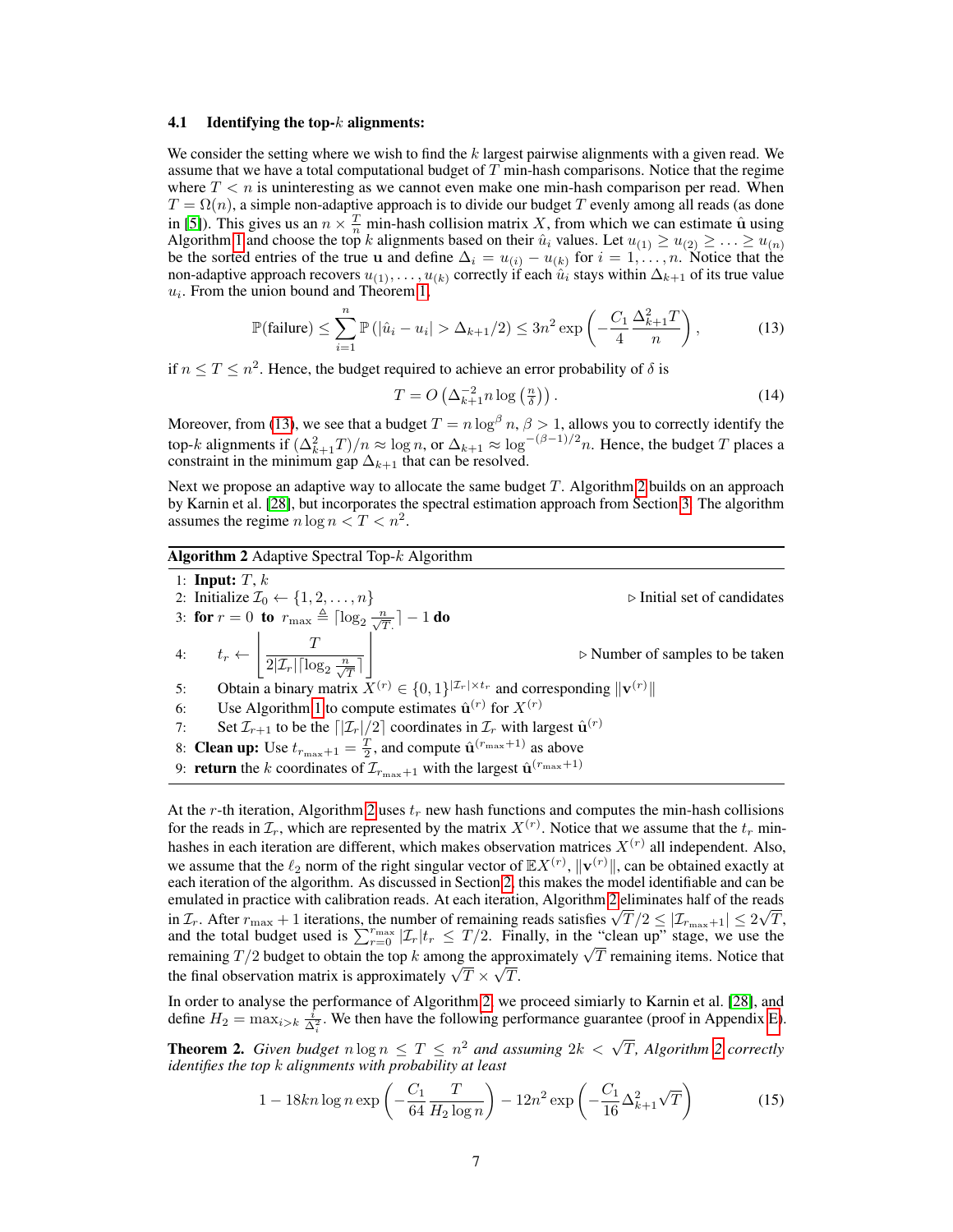*Moreover, for sufficiently small* δ*, Algorithm [2](#page-6-1) achieves an error probability of at most* δ *with budget*

<span id="page-7-0"></span>
$$
T = O\left(H_2 \log n \log \left(nk \frac{\log n}{\delta}\right) + \Delta_{k+1}^{-4} \log^2 \left(\frac{n^2}{\delta}\right)\right). \tag{16}
$$

Comparing [\(15\)](#page-6-2) and [\(16\)](#page-7-0) with the non-adaptive counterparts [\(13\)](#page-6-0) and [\(14\)](#page-6-3) requires a handle on  $H_2$ . This quantity captures how difficult it is to separate the top k alignments, and satisfies  $(k+1)\Delta_{k+1}^{-2} \le$  $H_2 \leq n\Delta_{k+1}^{-2}$ . The extreme case  $H_2 \approx n\Delta_{k+1}^{-2}$  occurs when all of the  $n-k$  suboptimal items have very similar qualities. In this case, adaptivity is not helpful. However, when  $u_{(k+1)}$  is large compared to other non-top-k alignments, we are in the  $H_2 \approx k\Delta_{k+1}^{-2}$  regime. Then the budget requirements are essentially  $T = O(k\Delta_{k+1}^{-2} \log^2 n + \Delta_{k+1}^{-4} \log^2 n)$ , which is  $O(\Delta_{k+1}^{-4} \log^2 n)$  for  $k, \delta$  constant. Furthermore, in the  $H_2 \approx k\Delta_{k+1}^{-2}$  regime, a budget  $T = n \log^{\beta} n$ ,  $\beta > 2$ , allows you to correctly identify the top-k alignments with a gap of  $\Delta_{k+1} \approx n^{-1/4}$  which is significantly smaller than the  $\Delta_{k+1} \approx \log^{-(\beta-1)/2} n$  afforded in the non-adaptive case. As a concrete example, suppose that out of the *n* alignments, there are *k* highly overlapping reads with  $u_i = C$ , *k* moderately overlapping reads with  $u_i = C - n^{-1/4}$ , and  $n-2k$  reads with no overlap and  $u_i = c$ . In this case, Algorithm [2](#page-6-1) requires a budget of  $T = O(n \log^2(\frac{n}{\delta}))$ , while the non-adaptive approach requires  $T = O((n^{3/2} \log(\frac{n}{\delta})).$ 

### 4.2 Identifying all alignments above a threshold:

In this section, we develop a bandit algorithm to return a set of coordinates in  $\{1, \ldots, n\}$  such that with high probability all coordinates with  $u_i \ge \beta$  are returned and no coordinates with  $u_i \le \alpha$  are returned, for some  $\beta > \alpha$ . We assume that  $\beta - \alpha > \sqrt{\frac{12 \log n}{C_4 n}}$ . The algorithm and analysis follow similarly to Locatelli et al. [\[32\]](#page-13-17).

<span id="page-7-3"></span>**Lemma 3.** For any  $\Gamma \in \mathbb{R}$ , our estimates  $\hat{u}_i$  from Algorithm [1](#page-4-1) run with an  $n \times m$  matrix with  $m, n$ *such that*

$$
\min(m, n) \ge \frac{\log\left(\frac{1}{\delta}\right) + \log(m + n + 2)}{\Gamma^2 C_4},\tag{17}
$$

 $\left| \hat{w}_i - u_i \right| \leq \Gamma$  *with probability at least*  $1 - \delta$ *. Thus, if* 

<span id="page-7-2"></span><span id="page-7-1"></span>
$$
\min(m, n) \ge \frac{3\log n + 2\log(m + n)}{\Gamma^2 C_4} \tag{18}
$$

*then with probability*  $1 - \frac{1}{n^2}$ ,  $|\hat{u}_i - u_i| \leq \Gamma$  *for all*  $i \in \{1, ..., n\}$ *.* 

*Proof.* Eq. [\(17\)](#page-7-1) follows by inverting the error bound from Eq. [\(12\)](#page-5-4). Eq. [\(18\)](#page-7-2) follows by just substituting  $\delta = \frac{1}{n^3}$  and noting that  $\log(m + n + 2) \le 2 \log(m + n)$  as long as  $m + n \ge 4$ .  $\Box$ 

Notice that a naive non-adaptive approach to this thresholding problem would consist of applying Algorithm [1](#page-4-1) to the entire observation matrix, with enough enough workers such that the confidence intervals are smaller than  $\frac{\beta-\alpha}{2}$  and return coordinates with value more than  $\frac{\alpha+\beta}{2}$ . In that case, Lemma [3](#page-7-3) implies that  $\frac{12}{C_4} \frac{n \log n}{(\beta - \alpha)^2}$  workers' responses are enough to succeed with probability at least  $1 - \frac{1}{n}$ . In Algorithm [3,](#page-8-0) we propose an adaptive way of performing the same task.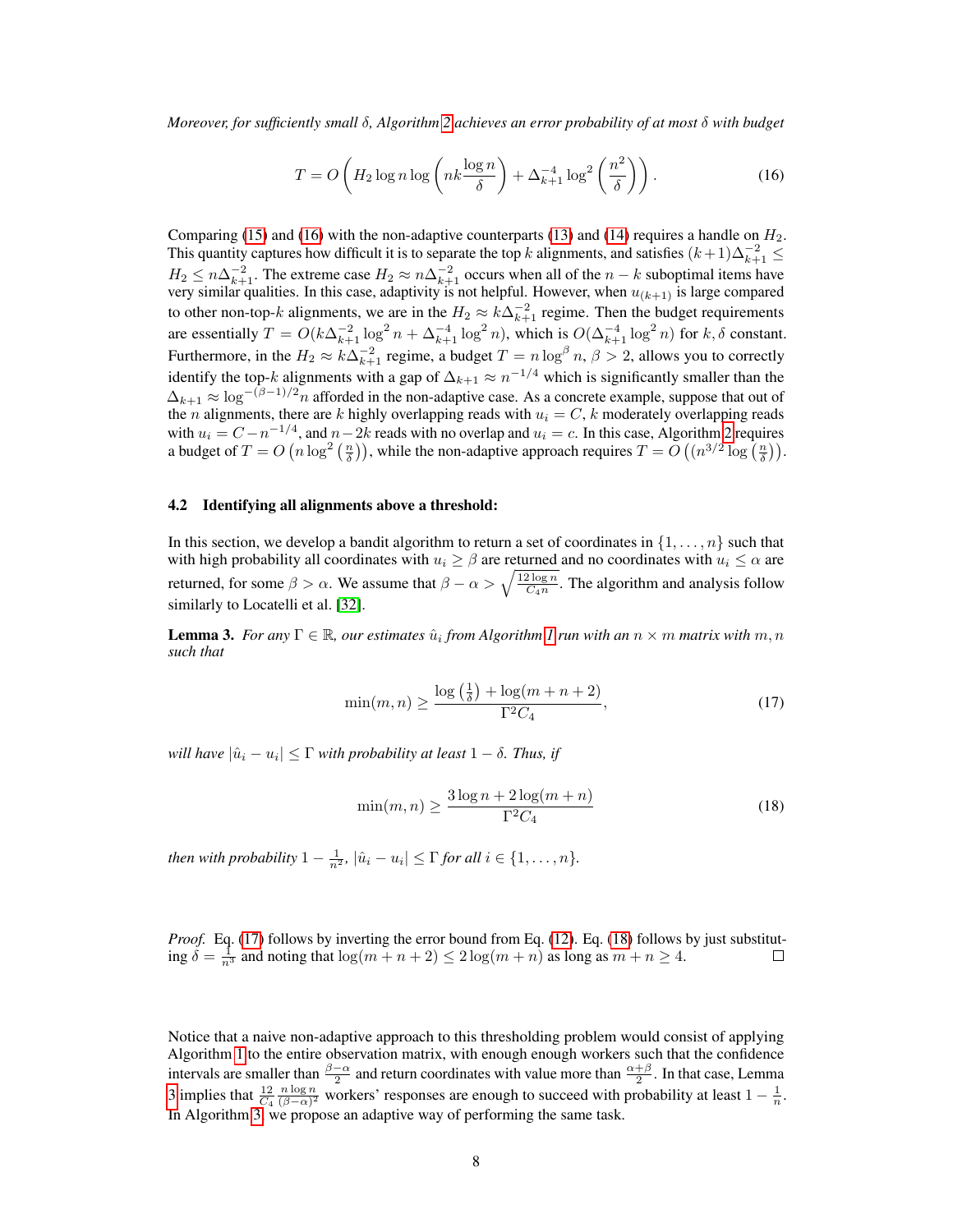<span id="page-8-0"></span>Algorithm 3 Adaptive Spectral Thresholding Algorithm

1: **Input:** Range  $[\alpha, \beta]$ .<br>2: Initialise  $S_0 \leftarrow \{1, ..., n\}$ <br>3: Initialise  $A \leftarrow \emptyset$ ⊵ Set of coordinates initially under consideration ⊳ Set of coordinates initially accepted 4:  $t_{-1} \leftarrow \frac{12 \log n}{C_4}$ <br>5: **for**  $r = 0$  **to**  $\lceil \log_2 \frac{1}{\beta - \alpha} \rceil - 1$  **do**  $\triangleright$  Initial number of workers recruited.  $C_4$  from Eq. [\(17\)](#page-7-1) 6:  $t_r = 4t_{r-1}$  . Number of workers to be recruited 7: Obtain a binary response matrix  $X^{(r)} \in \{0,1\}^{|S_r| \times t_r}$  and corresponding  $\|\mathbf{v}^{(r)}\|$ 8: Use Algorithm [1](#page-4-1) to compute estimates  $\hat{\mathbf{u}}^{(r)}$  for  $X^{(r)}$ 9: Construct confidence intervals  $C(t_r)$  (same for every question) 10: Construct accepted set  $C_{\text{acc}} = \{i \in S_r : \hat{u}_i^{(r)} - C(t_r) > \alpha\}$ 11: Construct rejected set  $C_{\text{rej}} = \{i \in S_r : \hat{u}_i^{(r)} + C(t_r) < \beta\}$ 12: Set  $S_{r+1} = S_r \setminus \{C_{\text{rej}} \cup C_{\text{acc}}\}$ 13: **if**  $|S_{r+1}| < \frac{12}{(\beta-\alpha)^2 C_4} \log n$  then 14: Let  $\mathcal{I}$  be  $\frac{12}{(\beta-\alpha)^2C_4} \log n - |S_{r+1}|$  coordinates of  $C_{\text{rej}} \cup C_{\text{acc}}$  picked uniformly at random. 15:  $S_C = S_{r+1} \cup \mathcal{I}$ 16:  $A = A \cup (C_{\text{acc}})$ 17: break 18: else 19: Set  $A = A \cup C_{\text{acc}}$ 20: **Clean up:** Use  $t_C = \frac{12 \log n}{(\beta - \alpha)^2 C_4}$  workers with set  $S_C$  of questions to obtain estimates  $\hat{\mathbf{u}}^{(C)}$ . Construct confidence intervals  $C(t_C)$  and accepted set  $C_A = \{i \in S_C : \hat{u}_i^{(C)} - C(t_C) > \alpha\}$ 21: **return**  $A \cup C_A$ .

**Remark 1.** *Line 14 is used to make sure that we have*  $n > m$  *in the clean up stage. Selecting*  $\mathcal{I}$ *uniformly at random from*  $C_{\text{rei}} \cup C_{\text{acc}}$  *is simply given as a concrete way for the algorithm to run.* 

Let 
$$
\kappa \triangleq \left[ \frac{12}{(\beta - \alpha)^2 C_4} \log n \right]
$$
. Define  

$$
\Gamma_i = \begin{cases} u_i - \alpha & \text{if } \beta < u_i, \\ \beta - \alpha & \text{if } \alpha \le u_i \le \beta, \\ \beta - u_i & \text{if } u_i < \alpha. \end{cases}
$$
(19)

<span id="page-8-1"></span>See Figure [2](#page-8-1) for an illustration. Further let  $\Gamma^{(1)} \leq \Gamma^{(2)} \leq \cdots \leq \Gamma^{(n)}$  be the sorted list of the  $\Gamma_i$ .

<span id="page-8-2"></span>

Figure 2: An illustration of  $\Gamma_i$  of Eq. [\(19\)](#page-8-2)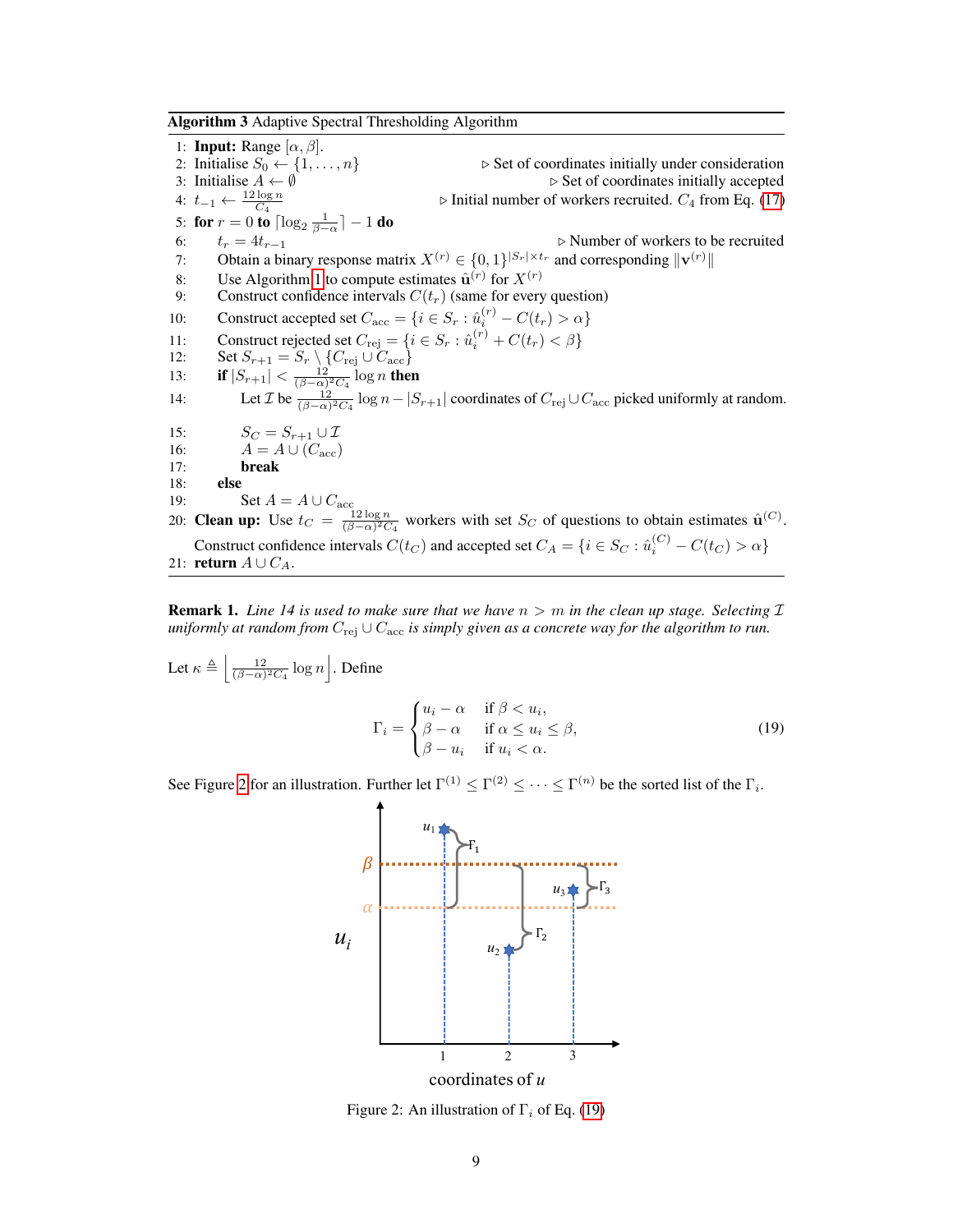<span id="page-9-1"></span>**Theorem 3.** *Given parameters*  $\beta$  *and*  $\alpha$  *such that*  $\beta - \alpha > \sqrt{\frac{12 \log n}{C_4 n}}$ *, with probability at least*  $1 - \frac{2}{n}$ *Algorithm 3 will output a set of reads* R *such that*  $\{i : u_i > \beta\} \subseteq R \subseteq \{i : u_i > \alpha\}$  *and use budget* 

$$
T \le 2\left(\frac{12}{C_4} \frac{\log n}{(\beta - \alpha)^2}\right)^2 + \sum_{\ell = \kappa + 1}^n \frac{32}{C_4} \frac{\log n}{(\Gamma^{(\ell)})^2}
$$
(20)

where  $\Gamma_i$  denotes the difficulty of classifying  $u_i$ , with  $\Gamma^{(1)}\leq\cdots\leq\Gamma^{(n)}$  as the sorted list of the  $\Gamma_i.$ 

The proof of the theorem is in Appendix [F.](#page-21-0)

**Remark 2.** *Theorem* [3](#page-9-1) *enables us to construct confidence intervals of*  $\frac{\beta-\alpha}{2}$  *for only the "most borderline"* κ *questions and near optimal confidence intervals for the rest, while the non-adaptive* algorithm would need to construct confidence intervals of  $\frac{\beta-\alpha}{2}$  for all.

## <span id="page-9-0"></span>5 Empirical Results

In order to validate the Adaptive Spectral Top-k algorithm, we conducted two types of experiments:

- 1. controlled experiments on simulated data for a crowdsourcing model with symmetric errors;
- 2. pairwise sequence alignment experiments on real DNA sequencing data.

We consider the top-k identification problem with  $k = 5$  in both cases. We run Algorithm [2](#page-6-1) with some slight modifications, namely halving until we have fewer than  $2k$  remaining arms before moving to the clean up step, and compare its performance with the non-adaptive spectral approach. Further experimental details are in Appendix [I.](#page-24-0) We measure success in two ways. First, we consider the error probability of returning the top k items (i.e., any deviation from the top-k is considered a failure). Second, we consider a less stringent metric, where we allow the algorithm to return its top-2k items, and we consider the fraction of the true top- $k$  items that are present to evaluate performance. Our code is publicly available online at [github.com/TavorB/adaptiveSpectral.](http://www.github.com/TavorB/adaptiveSpectral)

Controlled experiments: We consider a crowdsourcing scenario with symmetric errors as modelled in [\(8\)](#page-3-1). We want to determine the 5 best products from a list of 1000 products. We generate the true product qualities (that is, the  $p_i$  parameters) from a Beta(1, 5) distribution independent of each other. Each of the worker abilities  $q_i$  is drawn from a Uniform $(0, 1)$  distribution, independent of everything else. We consider the problem of top-5 product detection at various budgets as shown in Figure [3\(](#page-10-0)a) with success rate measured by the presence in the top-10 items. We see that the adaptive algorithm requires significantly fewer worker responses to achieve equal performance to the non-adaptive one.

In Figure [3\(](#page-10-0)b) we consider the same set up as above but in the fixed confidence setting, considering the problem of being able to detect all products that are liked by more than 65% of the population while returning none that is liked by less than 50% of the population. Again, we see that for the same probability of error the adaptive algorithm needs far fewer workers.

Real data experiments: Using the PacBio *E. coli* data set [\[38\]](#page-14-3) that was examined in Baharav et al. [\[5\]](#page-12-2) we consider the problem of finding, for a fixed reference read, the 5 reads that have the largest alignment with the reference read in the dataset. We show the fraction of the 5 reads that are present when returning 10 reads in Figure  $3(c)$  and the success probability when returning exactly 5 reads in Figure [3\(](#page-10-0)e) (i.e., the probability of returning exactly the top-5 reads). To achieve an error rate of  $0.9\%$ the non-adaptive algorithm requires over 8500 min-hash comparisons per read, while the adaptive algorithm requires fewer than 6000 per read to reach an error rate of 0.1%.

We also consider the NCTC4174 dataset of [\[39\]](#page-14-9) and plot the fraction correct when returning 5 reads in Figure [3\(](#page-10-0)d) and the success probability when returning exactly 5 reads in Figure [3\(](#page-10-0)f). The results are qualitatively similar to what we observe in the case of the *E. coli* dataset.

## 6 Discussion

Motivated by applications in sequence alignment, we considered the problem of efficiently finding the largest elements in the left singular vector of a binary matrix X with  $\mathbb{E}[X] = uv^T$ . To utilize the natural spectral estimator of u, we designed a method to construct  $\ell_{\infty}$  confidence intervals around the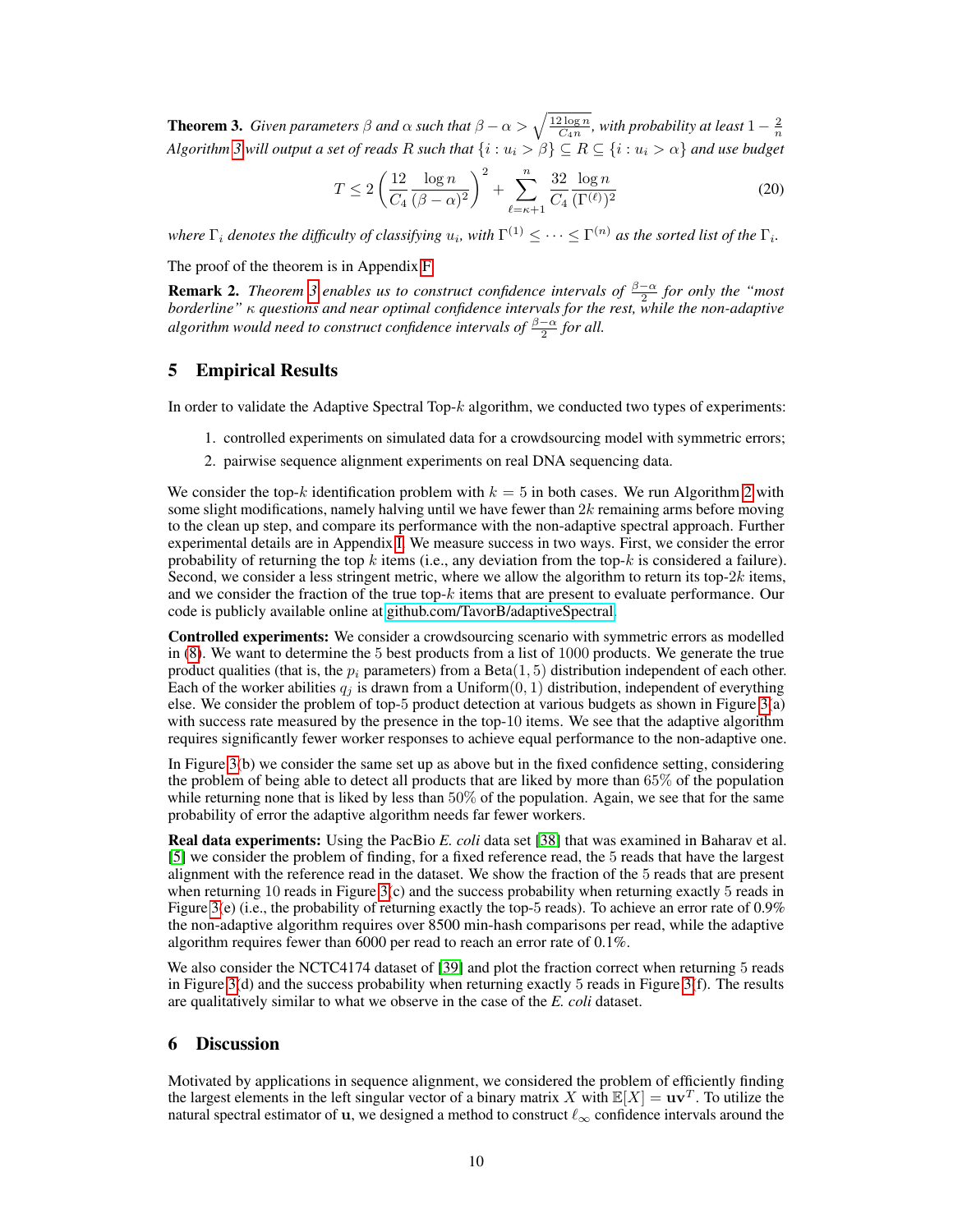<span id="page-10-0"></span>

Figure 3: (a) shows the probability of error of the controlled crowdsourcing experiment as the number of workers per product is increased, where an error is defined as incorrectly identifying the set of top-k products. (b) shows the same in the thresholding bandits setup. (c) shows the fraction of the top-k reads that are in the 2k reads returned for the *E. coli* dataset, while (d) shows the fraction of the top- $k$  reads that are in the top- $k$  reads returned for the NCTC4174 dataset. (e) shows the probability of error of correctly identifying the set of top-k overlaps on the *E. coli* dataset, while (f) shows the same for the NCTC4174 dataset. 1000 trials are conducted for each point. 95% percentiles are shaded around each point in (b), (c) and (d) (note that confidence intervals for (b) are on the x-axis). For (a), (e) and (f),  $\frac{1}{\sqrt{\text{number of trials}}}$  is shaded around each point. For further details, see Appendix [I.](#page-24-0)

spectral estimator. To perform this spectral estimation efficiently, we leveraged multi-armed bandit algorithms to adaptively estimate the entries  $u_i$  of the leading left singular vector to the necessary degree of accuracy. We show that this method provides computational gains on both real data and in controlled experiments.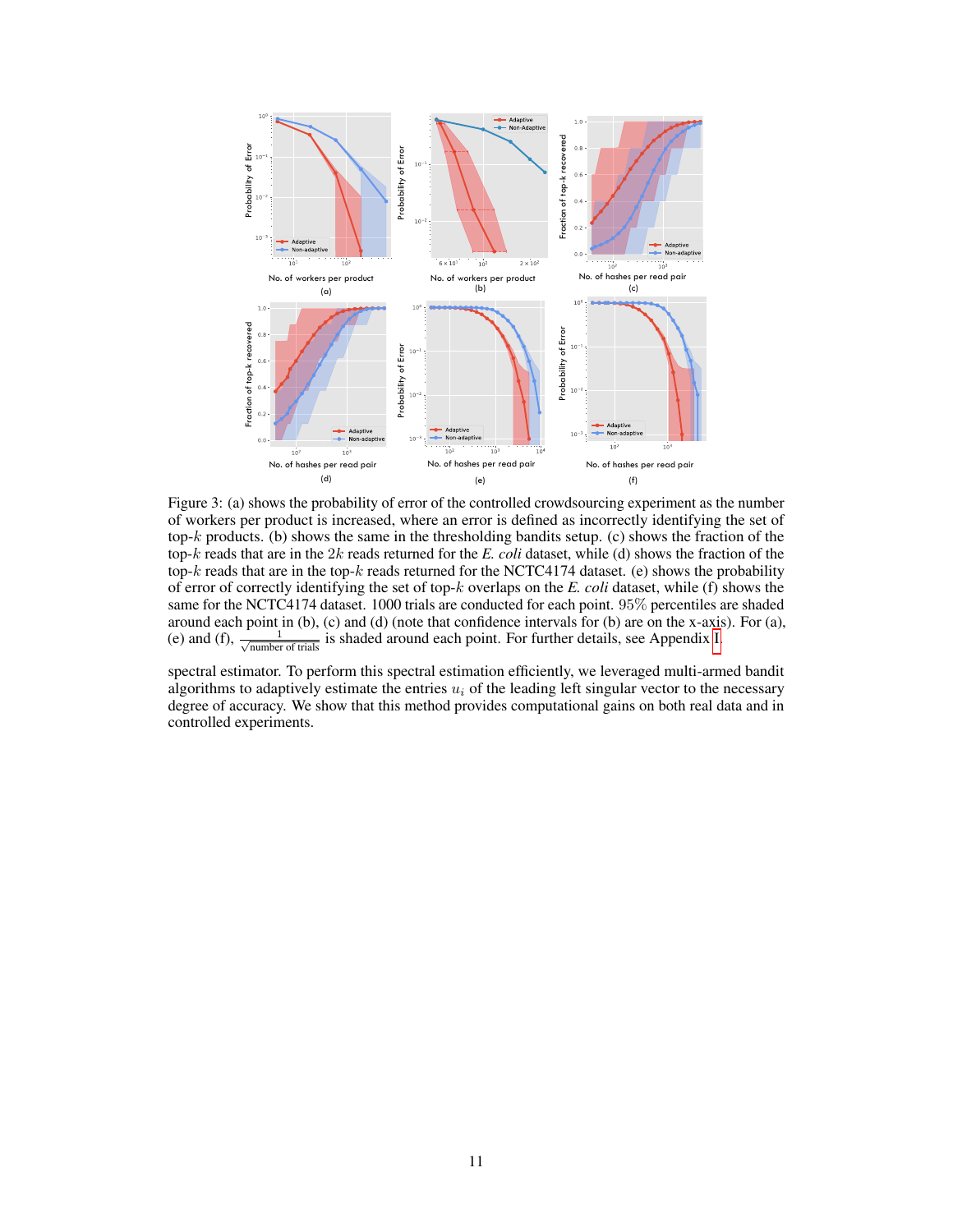## Broader Impact

Over the last decade, high-throughput sequencing technologies have driven down the time and cost of acquiring biological data tremendously. This has caused an explosion in the amount of available genomic data, allowing scientists to obtain quantitative insights into the biology of all living organisms. Countless tasks – such as gene expression quantification, metagenomic sequencing, and single-cell RNA sequencing – heavily rely on some form of pairwise sequence alignment, which is a heavy computational burden and often the bottleneck of the analysis pipeline. The development of efficient algorithms for this task, which is the main outcome of this paper, is thus critical for the scalability of genomic data analysis.

From a theoretical perspective, this work establishes novel connections between a classical problem in bioinformatics (pairwise sequence alignment), spectral methods for parameter estimation from crowdsourced noisy data, and multi-armed bandits. This will help facilitate the transfer of insights and algorithms between these traditionally disparate areas. It will also add a new set of techniques to the toolbox of the computational biology community that we believe will find a host of applications in the context of genomics and other large-scale omics data analysis. Further, this work will allow other Machine Learning researchers unfamiliar with bioinformatics to utilise their expertise in solving new problems at this novel intersection of bioinformatics, spectral methods, and multi-armed bandits.

## Acknowledgments and Disclosure of Funding

G.M. Kamath would like to thank Lester Mackey of Microsoft Research, New England Lab for useful discussions on Rank-one models and their connection to crowd-sourcing. The research of T. Baharav was supported in part by the Alcatel Lucent Stanford Graduate Fellowship and NSF GRFP. The research of I. Shomorony was supported in part by NSF grant CCF-2007597.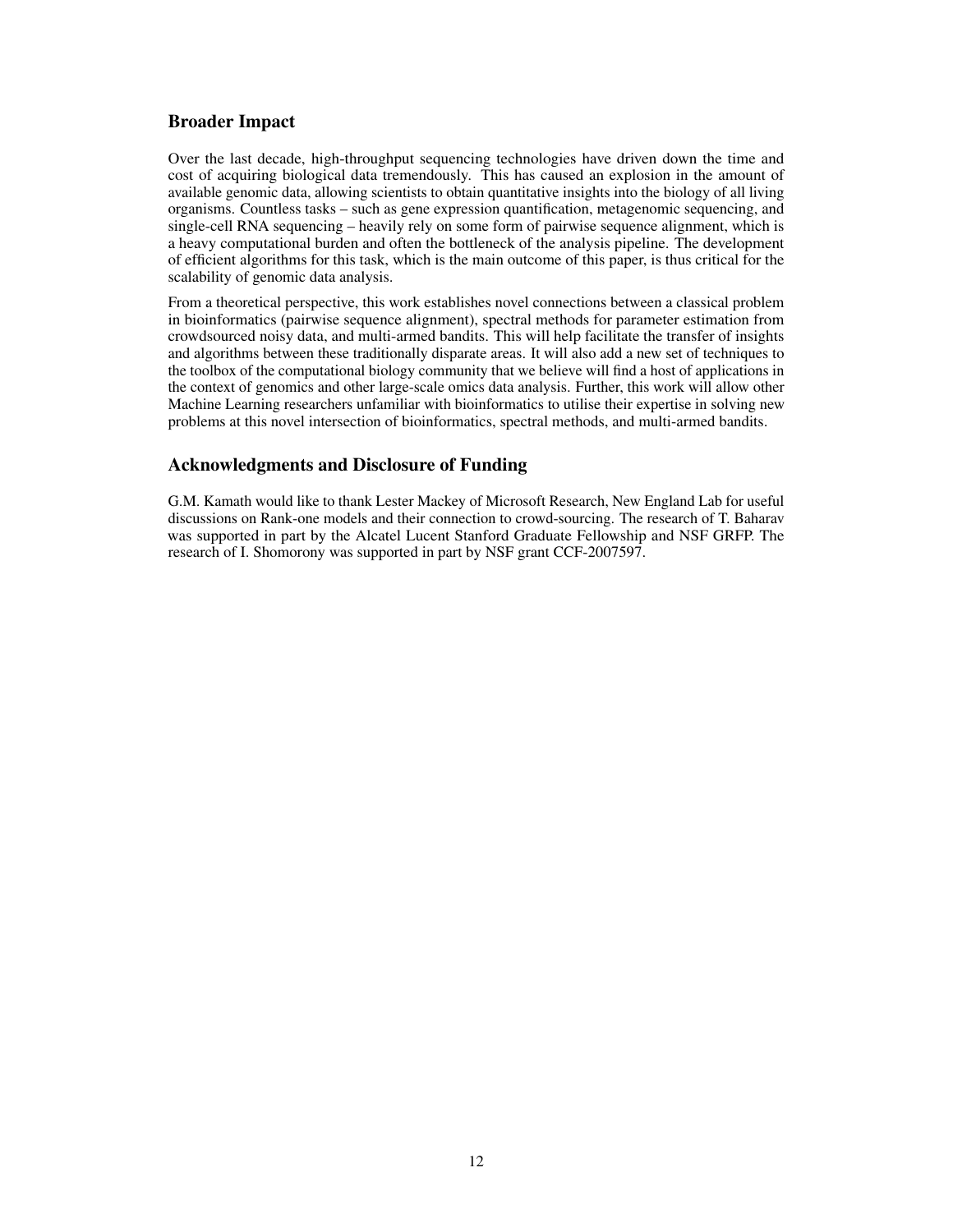### References

- <span id="page-12-3"></span>[1] E. Abbe, J. Fan, K. Wang, and Y. Zhong. Entrywise eigenvector analysis of random matrices with low expected rank. *arXiv preprint arXiv:1709.09565*, 2017.
- <span id="page-12-9"></span>[2] V. Bagaria, G. Kamath, V. Ntranos, M. Zhang, and D. Tse. Medoids in almost-linear time via multi-armed bandits. In *Proceedings of the Twenty-First International Conference on Artificial Intelligence and Statistics*, volume 84 of *Proceedings of Machine Learning Research*, pages 500– 509. PMLR, 09–11 Apr 2018. URL [http://proceedings.mlr.press/v84/bagaria18a.](http://proceedings.mlr.press/v84/bagaria18a.html) [html](http://proceedings.mlr.press/v84/bagaria18a.html).
- [3] V. Bagaria, T. Z. Baharav, G. M. Kamath, and D. N. Tse. Bandit-based monte carlo optimization for nearest neighbors. *arXiv preprint arXiv:1805.08321*, 2020.
- <span id="page-12-10"></span>[4] T. Baharav and D. Tse. Ultra fast medoid identification via correlated sequential halving. In *Advances in Neural Information Processing Systems*, pages 3650–3659, 2019.
- <span id="page-12-2"></span>[5] T. Baharav, G. M. Kamath, D. N. Tse, and I. Shomorony. Spectral jaccard similarity: A new approach to estimating pairwise sequence alignments. In *Proceedings of the twenty-fourth annual international conference on Resaerch in computational molecular biology*, pages 223– 225, 2020.
- <span id="page-12-0"></span>[6] K. Berlin, S. Koren, C.-S. Chin, J. P. Drake, J. M. Landolin, and A. M. Phillippy. Assembling large genomes with single-molecule sequencing and locality-sensitive hashing. *Nature biotechnology*, 33(6):623, 2015.
- <span id="page-12-7"></span>[7] S. Bubeck, T. Wang, and N. Viswanathan. Multiple identifications in multi-armed bandits. In *International Conference on Machine Learning*, pages 258–265, 2013.
- <span id="page-12-6"></span>[8] R. Busa-Fekete, B. Szorenyi, W. Cheng, P. Weng, and E. Hüllermeier. Top-k selection based on adaptive sampling of noisy preferences. In *International Conference on Machine Learning*, pages 1094–1102, 2013.
- <span id="page-12-12"></span>[9] Y. Chen, G. Kamath, C. Suh, and D. Tse. Community recovery in graphs with locality. In *International Conference on Machine Learning*, pages 689–698, 2016.
- <span id="page-12-13"></span>[10] P. Chin, A. Rao, and V. Vu. Stochastic block model and community detection in sparse graphs: A spectral algorithm with optimal rate of recovery. In *Conference on Learning Theory*, pages 391–423, 2015.
- <span id="page-12-4"></span>[11] O. Chum, J. Philbin, A. Zisserman, et al. Near duplicate image detection: min-hash and tf-idf weighting. In *BMVC*, volume 810, pages 812–815, 2008.
- <span id="page-12-14"></span>[12] A. Coja-Oghlan. Graph partitioning via adaptive spectral techniques. *Combinatorics, Probability and Computing*, 19(2):227–284, 2010.
- <span id="page-12-11"></span>[13] T. M. Cover and J. A. Thomas. *Elements of information theory*. John Wiley & Sons, 2012.
- <span id="page-12-5"></span>[14] N. Dalvi, A. Dasgupta, R. Kumar, and V. Rastogi. Aggregating crowdsourced binary ratings. In *Proceedings of the 22nd international conference on World Wide Web*, pages 285–294, 2013.
- <span id="page-12-16"></span>[15] C. Davis and W. M. Kahan. The rotation of eigenvectors by a perturbation. iii. *SIAM Journal on Numerical Analysis*, 7(1):1–46, 1970.
- <span id="page-12-1"></span>[16] A. P. Dawid and A. M. Skene. Maximum likelihood estimation of observer error-rates using the em algorithm. *Journal of the Royal Statistical Society: Series C (Applied Statistics)*, 28(1): 20–28, 1979.
- <span id="page-12-8"></span>[17] E. Even-Dar, S. Mannor, and Y. Mansour. Pac bounds for multi-armed bandit and markov decision processes. In *International Conference on Computational Learning Theory*, pages 255–270. Springer, 2002.
- <span id="page-12-15"></span>[18] J. Fan, W. Wang, and Y. Zhong. An  $\ell_{\infty}$  eigenvector perturbation bound and its application to robust covariance estimation. *arXiv preprint arXiv:1603.03516*, 2016.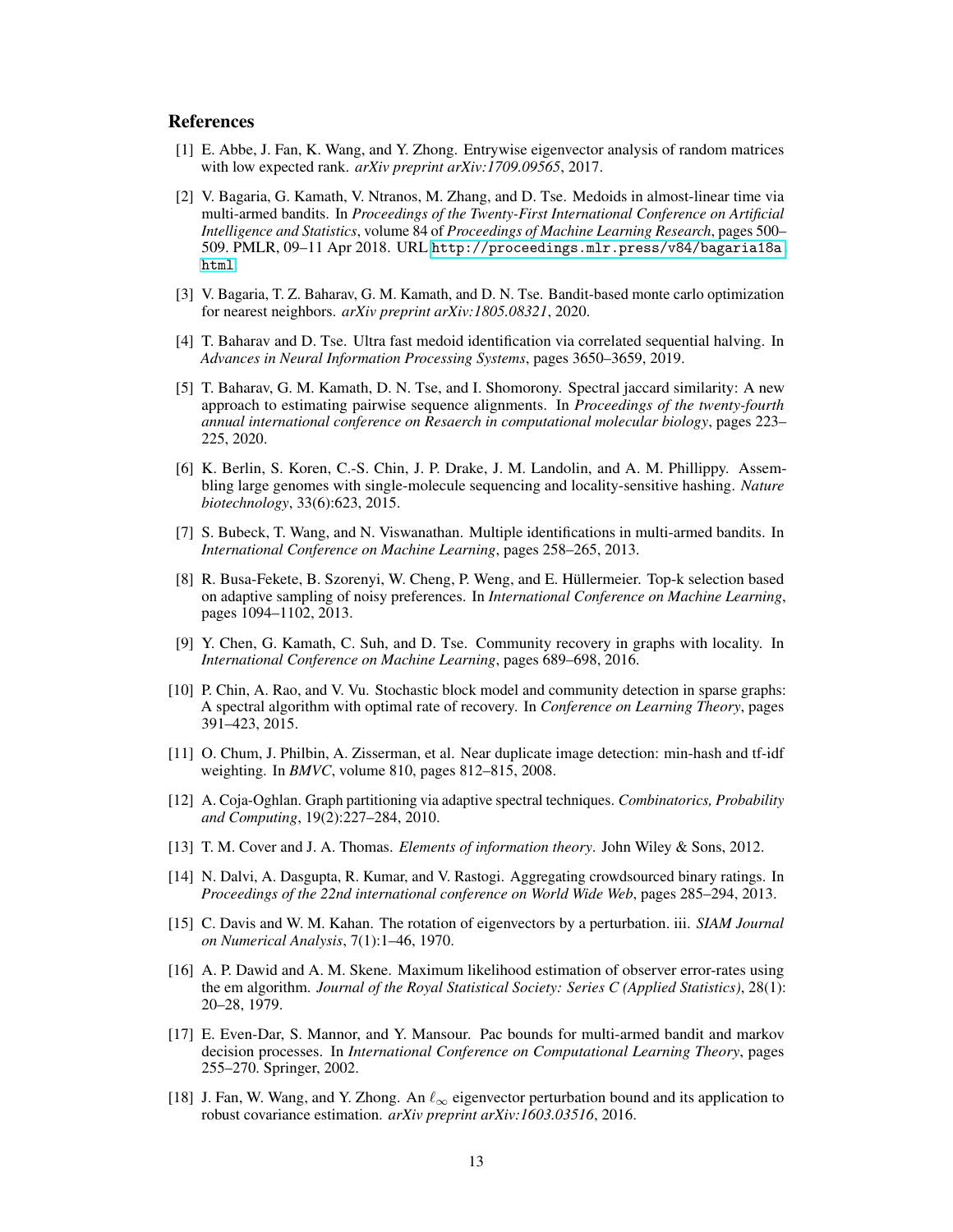- <span id="page-13-3"></span>[19] A. Ghosh, S. Kale, and P. McAfee. Who moderates the moderators? crowdsourcing abuse detection in user-generated content. In *Proceedings of the 12th ACM conference on Electronic commerce*, pages 167–176, 2011.
- <span id="page-13-11"></span>[20] R. Heckel, M. Simchowitz, K. Ramchandran, and M. J. Wainwright. Approximate ranking from pairwise comparisons. *arXiv preprint arXiv:1801.01253*, 2018.
- <span id="page-13-12"></span>[21] R. Heckel, N. B. Shah, K. Ramchandran, M. J. Wainwright, et al. Active ranking from pairwise comparisons and when parametric assumptions do not help. *The Annals of Statistics*, 47(6): 3099–3126, 2019.
- <span id="page-13-13"></span>[22] V. Heidrich-Meisner and C. Igel. Hoeffding and bernstein races for selecting policies in evolutionary direct policy search. In *Proceedings of the 26th Annual International Conference on Machine Learning*, pages 401–408, 2009.
- <span id="page-13-8"></span>[23] C. Jain, A. Dilthey, S. Koren, S. Aluru, and A. M. Phillippy. A fast approximate algorithm for mapping long reads to large reference databases. In *International Conference on Research in Computational Molecular Biology*, pages 66–81. Springer, 2017.
- <span id="page-13-14"></span>[24] K.-S. Jun, K. G. Jamieson, R. D. Nowak, and X. Zhu. Top arm identification in multi-armed bandits with batch arm pulls. In *AISTATS*, pages 139–148, 2016.
- <span id="page-13-15"></span>[25] S. Kalyanakrishnan, A. Tewari, P. Auer, and P. Stone. Pac subset selection in stochastic multi-armed bandits. In *ICML*, volume 12, pages 655–662, 2012.
- <span id="page-13-4"></span>[26] D. R. Karger, S. Oh, and D. Shah. Efficient crowdsourcing for multi-class labeling. In *Proceedings of the ACM SIGMETRICS/international conference on Measurement and modeling of computer systems*, pages 81–92, 2013.
- <span id="page-13-9"></span>[27] D. R. Karger, S. Oh, and D. Shah. Budget-optimal task allocation for reliable crowdsourcing systems. *Operations Research*, 62(1):1–24, 2014.
- <span id="page-13-5"></span>[28] Z. S. Karnin, T. Koren, and O. Somekh. Almost Optimal Exploration in Multi-Armed Bandits. pages 1238–1246, 2013. URL <http://proceedings.mlr.press/v28/karnin13.pdf>.
- <span id="page-13-0"></span>[29] H. Li. Minimap and miniasm: fast mapping and de novo assembly for noisy long sequences. *Bioinformatics*, 32(14):2103–2110, 2016.
- <span id="page-13-1"></span>[30] H. Li. Minimap2: pairwise alignment for nucleotide sequences. *Bioinformatics*, 34(18): 3094–3100, 2018.
- <span id="page-13-10"></span>[31] Q. Liu, J. Peng, and A. T. Ihler. Variational inference for crowdsourcing. In *Advances in neural information processing systems*, pages 692–700, 2012.
- <span id="page-13-17"></span>[32] A. Locatelli, M. Gutzeit, and A. Carpentier. An optimal algorithm for the thresholding bandit problem. *arXiv preprint arXiv:1605.08671*, 2016.
- <span id="page-13-18"></span>[33] M. W. Mahoney. Lecture notes on spectral graph methods. *arXiv preprint arXiv:1608.04845*, 2016.
- <span id="page-13-6"></span>[34] G. Marçais, D. DeBlasio, P. Pandey, and C. Kingsford. Locality-sensitive hashing for the edit distance. *Bioinformatics*, 35(14):i127–i135, 2019.
- <span id="page-13-16"></span>[35] O. Maron and A. W. Moore. Hoeffding races: Accelerating model selection search for classification and function approximation. In *Advances in neural information processing systems*, pages 59–66, 1994.
- <span id="page-13-2"></span>[36] G. Myers. Efficient local alignment discovery amongst noisy long reads. In *International Workshop on Algorithms in Bioinformatics*, pages 52–67. Springer, 2014.
- <span id="page-13-7"></span>[37] B. D. Ondov, T. J. Treangen, P. Melsted, A. B. Mallonee, N. H. Bergman, S. Koren, and A. M. Phillippy. Mash: fast genome and metagenome distance estimation using minhash. *Genome biology*, 17(1):132, 2016.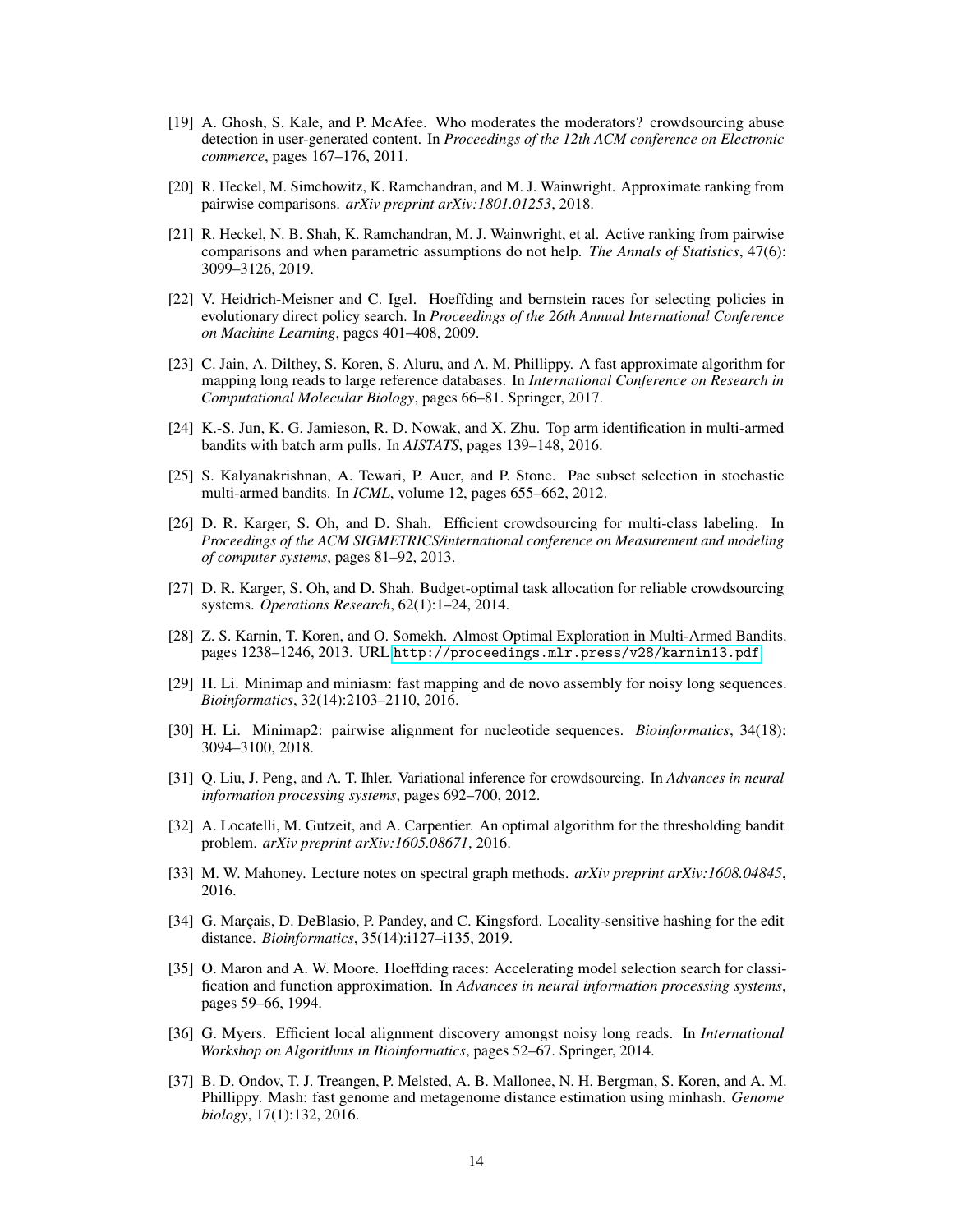- <span id="page-14-3"></span>[38] Pacific Biosciences Inc. Pacbio e. coli dataset, 2013. URL [https://github.com/](https://github.com/PacificBiosciences/DevNet/wiki/E.-coli-Bacterial-Assembly) [PacificBiosciences/DevNet/wiki/E.-coli-Bacterial-Assembly](https://github.com/PacificBiosciences/DevNet/wiki/E.-coli-Bacterial-Assembly).
- <span id="page-14-9"></span>[39] J. Parkhill et al. National collection of type cultures (NCTC)- 3000. URL [https://www.](https://www.sanger.ac.uk/resources/downloads/bacteria/nctc/) [sanger.ac.uk/resources/downloads/bacteria/nctc/](https://www.sanger.ac.uk/resources/downloads/bacteria/nctc/).
- <span id="page-14-1"></span>[40] V. C. Raykar, S. Yu, L. H. Zhao, G. H. Valadez, C. Florin, L. Bogoni, and L. Moy. Learning from crowds. *Journal of Machine Learning Research*, 11(Apr):1297–1322, 2010.
- <span id="page-14-4"></span>[41] N. B. Shah, S. Balakrishnan, and M. J. Wainwright. A permutation-based model for crowd labeling: Optimal estimation and robustness. *arXiv preprint arXiv:1606.09632*, 2016.
- <span id="page-14-8"></span>[42] B. Szörényi, R. Busa-Fekete, A. Paul, and E. Hüllermeier. Online rank elicitation for plackettluce: A dueling bandits approach. In *Advances in Neural Information Processing Systems*, pages 604–612, 2015.
- <span id="page-14-10"></span>[43] J. A. Tropp. An introduction to matrix concentration inequalities. *arXiv preprint arXiv:1501.01571*, 2015.
- <span id="page-14-2"></span>[44] S. Verdu et al. *Multiuser detection*. Cambridge university press, 1998.
- <span id="page-14-0"></span>[45] J. L. Weirather, M. de Cesare, Y. Wang, P. Piazza, V. Sebastiano, X.-J. Wang, D. Buck, and K. F. Au. Comprehensive comparison of pacific biosciences and oxford nanopore technologies and their applications to transcriptome analysis. *F1000Research*, 6, 2017.
- <span id="page-14-5"></span>[46] P. Welinder, S. Branson, P. Perona, and S. J. Belongie. The multidimensional wisdom of crowds. In *Advances in neural information processing systems*, pages 2424–2432, 2010.
- <span id="page-14-6"></span>[47] J. Whitehill, T.-f. Wu, J. Bergsma, J. R. Movellan, and P. L. Ruvolo. Whose vote should count more: Optimal integration of labels from labelers of unknown expertise. In *Advances in neural information processing systems*, pages 2035–2043, 2009.
- [48] Y. Zhang, X. Chen, D. Zhou, and M. I. Jordan. Spectral methods meet em: A provably optimal algorithm for crowdsourcing. In *Advances in neural information processing systems*, pages 1260–1268, 2014.
- [49] D. Zhou, S. Basu, Y. Mao, and J. C. Platt. Learning from the wisdom of crowds by minimax entropy. In *Advances in neural information processing systems*, pages 2195–2203, 2012.
- <span id="page-14-7"></span>[50] D. Zhou, Q. Liu, J. Platt, and C. Meek. Aggregating ordinal labels from crowds by minimax conditional entropy. In *International conference on machine learning*, pages 262–270, 2014.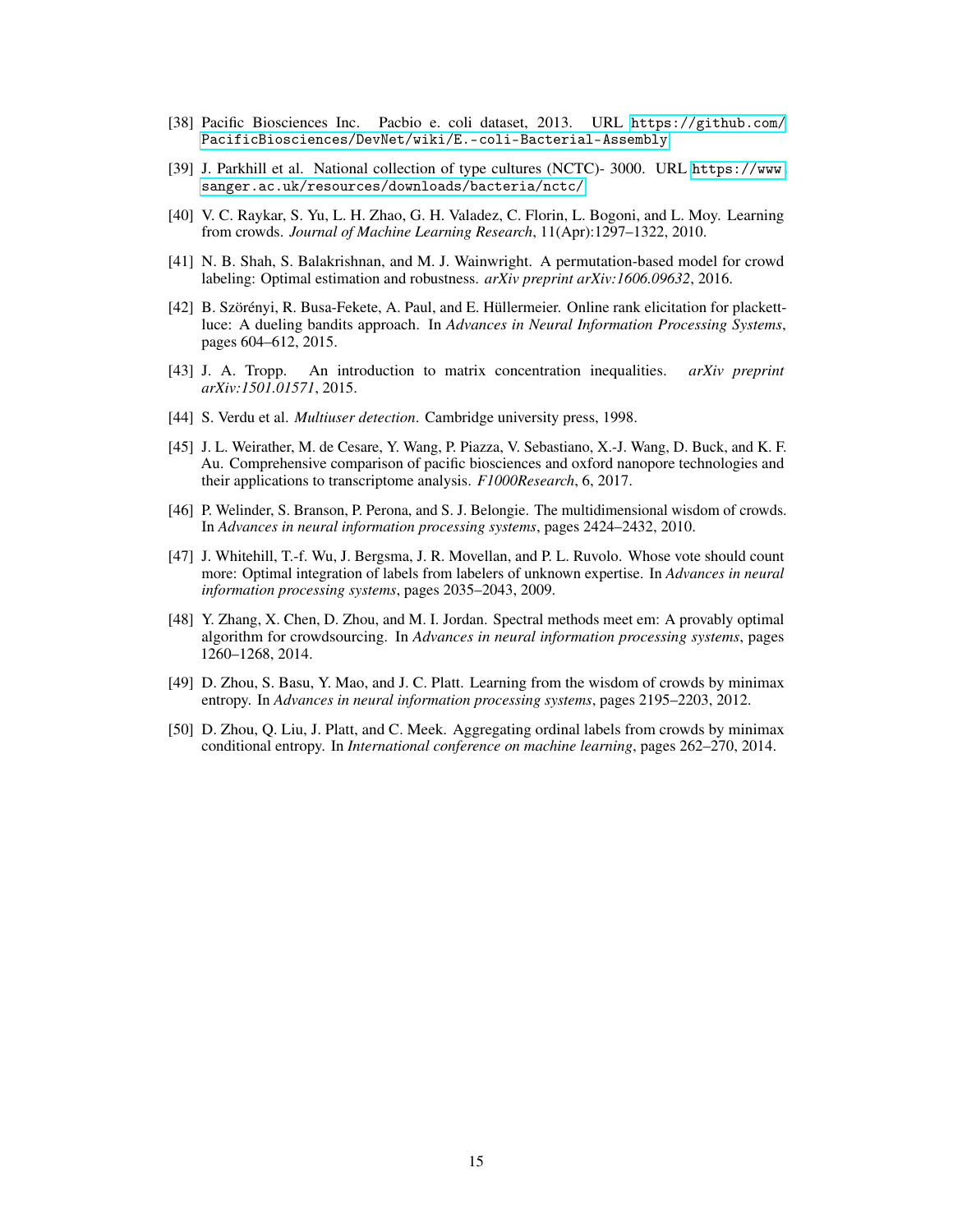# Appendices

## <span id="page-15-0"></span>A A Rank-2 Model

Consider the case where we the  $(i, j)$ -th observation  $Y_{i,j}$  is the output of a Ber $(p_i)$  random variable passed through a general binary channel BC $(q_j^{(0)}, q_j^{(1)})$  (see Figure [1\(](#page-3-0)c)). Here  $q_j^{(0)}$  is probability of a 0 being flipped to a 1 and  $q_j^{(1)}$  is probability of a 1 being flipped to a 0 on the jth column.

We note that we have  $n + 2m$  parameters here, while a rank-one model would admit only  $n + m$ parameters. Hence this is not a rank-one model. However we note that

$$
\mathbb{E}[Y] = \mathbf{p}(1 - \mathbf{q}^{(0)})^T + (1 - \mathbf{p})\mathbf{q}^{(1)T},
$$
\n(21)

where  $\mathbf{p} = [p_1, \dots, p_n]^T$ ,  $\mathbf{q}^{(0)} = [q_1^{(0)}, \dots, q_m^{(0)}]^T$  and  $\mathbf{q}^{(1)} = [q_1^{(1)}, \dots, q_m^{(1)}]^T$ . This shows that, when the noise in the workers' responses is modelled by a general binary channel (see Figure  $1(c)$ ), we have a rank-2 model.

## <span id="page-15-1"></span>B Proof of Lemma [1](#page-5-1)

We start by using the triangle inequality to obtain

<span id="page-15-2"></span>
$$
|\hat{u}_i - u_i| \le |\hat{u}_i - \mathbb{E}[\hat{u}_i]| + |\mathbb{E}[\hat{u}_i] - u_i|.
$$
 (22)

To bound the first term, we first notice that since

$$
\hat{u}_i = X_{i,.} \frac{\hat{\mathbf{v}}}{\|\hat{\mathbf{v}}\| \|\mathbf{v}\|} = \frac{1}{\|\mathbf{v}\|} \sum_{j=1}^m \left( X_{i,j} \frac{\hat{v}_j}{\|\hat{\mathbf{v}}\|} \right)
$$
(23)

and  $\hat{v}$  is independent of  $X_{i,j}$ , we have that

$$
\hat{u}_{i} - \mathbb{E}[\hat{u}_{i}] = \frac{1}{\|\mathbf{v}\|} \sum_{j=1}^{m} \left( X_{i,j} \frac{\hat{v}_{j}}{\|\hat{\mathbf{v}}\|} \right) - \frac{1}{\|\mathbf{v}\|} \sum_{j=1}^{m} \left( u_{i} v_{j} \mathbb{E} \left[ \frac{\hat{v}_{j}}{\|\hat{\mathbf{v}}\|} \right] \right)
$$
\n
$$
= \frac{1}{\|\mathbf{v}\|} \sum_{j=1}^{m} \left( X_{i,j} \mathbb{E} \left[ \frac{\hat{v}_{j}}{\|\hat{\mathbf{v}}\|} \right] + X_{i,j} \left( \frac{\hat{v}_{j}}{\|\hat{\mathbf{v}}\|} - \mathbb{E} \left[ \frac{\hat{v}_{j}}{\|\hat{\mathbf{v}}\|} \right] \right) - u_{i} v_{j} \mathbb{E} \left[ \frac{\hat{v}_{j}}{\|\hat{\mathbf{v}}\|} \right] \right)
$$
\n
$$
= \frac{1}{\|\mathbf{v}\|} \sum_{j=1}^{m} \left( X_{i,j} - u_{i} v_{j} \right) \mathbb{E} \left[ \frac{\hat{v}_{j}}{\|\hat{\mathbf{v}}\|} \right] + \frac{1}{\|\mathbf{v}\|} \sum_{j=1}^{m} X_{i,j} \left( \frac{\hat{v}_{j}}{\|\hat{\mathbf{v}}\|} - \mathbb{E} \left[ \frac{\hat{v}_{j}}{\|\hat{\mathbf{v}}\|} \right] \right). \tag{24}
$$

From the triangle inequality, we then have

$$
\left|\hat{u}_{i} - \mathbb{E}[\hat{u}_{i}]\right| \leq \frac{1}{\|\mathbf{v}\|} \left| \sum_{j=1}^{m} \left( X_{i,j} - u_{i} v_{j} \right) \mathbb{E}\left[\frac{\hat{v}_{j}}{\|\hat{\mathbf{v}}\|}\right] \right| + \frac{1}{\|\mathbf{v}\|} \sum_{j=1}^{m} \left| X_{i,j} \right| \left| \frac{\hat{v}_{j}}{\|\hat{\mathbf{v}}\|} - \mathbb{E}\left[\frac{\hat{v}_{j}}{\|\hat{\mathbf{v}}\|}\right] \right|
$$
  

$$
\leq \frac{1}{\|\mathbf{v}\|} \left| \sum_{j=1}^{m} \left( X_{i,j} - u_{i} v_{j} \right) \mathbb{E}\left[\frac{\hat{v}_{j}}{\|\hat{\mathbf{v}}\|}\right] \right| + \frac{1}{\|\mathbf{v}\|} \left\| \frac{\hat{\mathbf{v}}}{\|\hat{\mathbf{v}}\|} - \mathbb{E}\left[\frac{\hat{\mathbf{v}}}{\|\hat{\mathbf{v}}\|}\right] \right|_{1}
$$
(25)

From the fact that  $\|\mathbf{v}\| \ge c\sqrt{m}$  and the fact that  $\|\mathbf{x}\|_1 \le \sqrt{m}\|\mathbf{x}\|_2$  for any  $\mathbf{x} \in \mathbb{R}^m$ , the second term can be bounded as

<span id="page-15-4"></span><span id="page-15-3"></span>
$$
\frac{1}{\|\mathbf{v}\|} \left\| \frac{\hat{\mathbf{v}}}{\|\hat{\mathbf{v}}\|} - \mathbb{E} \left[ \frac{\hat{\mathbf{v}}}{\|\hat{\mathbf{v}}\|} \right] \right\|_{1} \leq \frac{1}{c} \left\| \frac{\hat{\mathbf{v}}}{\|\hat{\mathbf{v}}\|} - \mathbb{E} \left[ \frac{\hat{\mathbf{v}}}{\|\hat{\mathbf{v}}\|} \right] \right\|
$$
  
\n
$$
\leq \frac{1}{c} \left\| \frac{\hat{\mathbf{v}}}{\|\hat{\mathbf{v}}\|} - \frac{\mathbf{v}}{\|\mathbf{v}\|} \right\| + \frac{1}{c} \left\| \frac{\mathbf{v}}{\|\mathbf{v}\|} - \mathbb{E} \left[ \frac{\hat{\mathbf{v}}}{\|\hat{\mathbf{v}}\|} \right] \right\|
$$
  
\n
$$
= \frac{1}{c} \left\| \frac{\hat{\mathbf{v}}}{\|\hat{\mathbf{v}}\|} - \frac{\mathbf{v}}{\|\mathbf{v}\|} \right\| + \frac{1}{c} \left\| \mathbb{E} \left[ \frac{\mathbf{v}}{\|\mathbf{v}\|} - \frac{\hat{\mathbf{v}}}{\|\hat{\mathbf{v}}\|} \right] \right\|
$$
  
\n
$$
\leq \frac{1}{c} \left\| \frac{\hat{\mathbf{v}}}{\|\hat{\mathbf{v}}\|} - \frac{\mathbf{v}}{\|\mathbf{v}\|} \right\| + \frac{1}{c} \mathbb{E} \left\| \frac{\mathbf{v}}{\|\mathbf{v}\|} - \frac{\hat{\mathbf{v}}}{\|\hat{\mathbf{v}}\|} \right\|,
$$
 (26)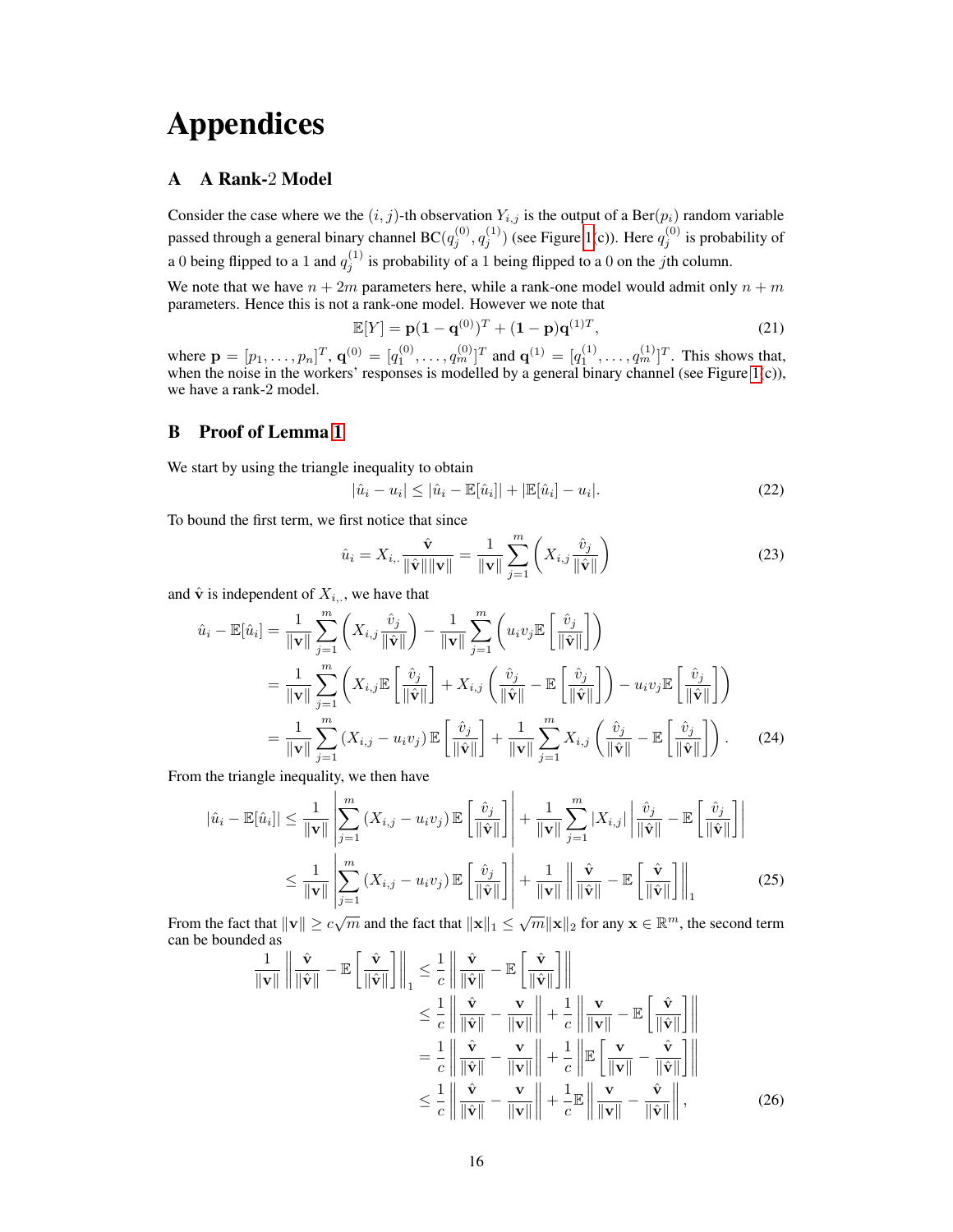where the last step follows from Jensen's inequality.

Now we consider the second term in [\(22\)](#page-15-2). We first notice that

$$
\hat{u}_i = X_{i,.} \frac{\hat{\mathbf{v}}}{\|\hat{\mathbf{v}}\| \|\mathbf{v}\|} = \frac{X_{i,.}}{\|\mathbf{v}\|} \left( \frac{\mathbf{v}}{\|\mathbf{v}\|} + \frac{\hat{\mathbf{v}}}{\|\hat{\mathbf{v}}\|} - \frac{\mathbf{v}}{\|\mathbf{v}\|} \right) = \frac{X_{i,.}\mathbf{v}}{\|\mathbf{v}\|^2} + \frac{X_{i,.}}{\|\mathbf{v}\|} \left( \frac{\hat{\mathbf{v}}}{\|\hat{\mathbf{v}}\|} - \frac{\mathbf{v}}{\|\mathbf{v}\|} \right),
$$

where we recognize the first term as the matched filter for estimating  $u_i$  if  $\bf{v}$  were known. Since  $E[X_{i,j}] = u_i \mathbf{v}^T$  and  $\hat{\mathbf{v}}$  is independent of  $X_{i,j}$  (due to the splitting of the data matrix X), we have

<span id="page-16-2"></span>
$$
\mathbb{E}[\hat{u}_i] = \frac{u_i \mathbf{v}^T \mathbf{v}}{\|\mathbf{v}\|^2} + \frac{u_i \mathbf{v}^T}{\|\mathbf{v}\|} \mathbb{E}\left[\frac{\hat{\mathbf{v}}}{\|\hat{\mathbf{v}}\|} - \frac{\mathbf{v}}{\|\mathbf{v}\|}\right] = u_i + \frac{u_i \mathbf{v}^T}{\|\mathbf{v}\|} \left(\mathbb{E}\left[\frac{\hat{\mathbf{v}}}{\|\hat{\mathbf{v}}\|}\right] - \frac{\mathbf{v}}{\|\mathbf{v}\|}\right).
$$

Using the Cauchy-Schwarz inequality, we have that

$$
|\mathbb{E}[\hat{u}_i] - u_i| \le \frac{u_i \|\mathbf{v}\|}{\|\mathbf{v}\|} \left\| \mathbb{E} \left[ \frac{\hat{\mathbf{v}}}{\|\hat{\mathbf{v}}\|} \right] - \frac{\mathbf{v}}{\|\mathbf{v}\|} \right\| = u_i \left\| \mathbb{E} \left[ \frac{\hat{\mathbf{v}}}{\|\hat{\mathbf{v}}\|} \right] - \frac{\mathbf{v}}{\|\mathbf{v}\|} \right\| \le u_i \mathbb{E} \left\| \frac{\hat{\mathbf{v}}}{\|\hat{\mathbf{v}}\|} - \frac{\mathbf{v}}{\|\mathbf{v}\|} \right\|, (27)
$$

where the last step follows from Jensen's inequality.

Finally, putting together [\(22\)](#page-15-2), [\(25\)](#page-15-3), [\(26\)](#page-15-4), and [\(27\)](#page-16-2), and noting that  $u_i < 1 < 1/c$ , we obtain

$$
|\hat{u}_i - u_i| \leq \frac{1}{\|\mathbf{v}\|} \left| \sum_{j=1}^m (X_{i,j} - u_i) E\left[\frac{\hat{v}_j}{\|\hat{\mathbf{v}}\|}\right] \right| + \frac{1}{c} \left\| \frac{\hat{\mathbf{v}}}{\|\hat{\mathbf{v}}\|} - \frac{\mathbf{v}}{\|\mathbf{v}\|} \right\| + \frac{2}{c} E\left\| \frac{\hat{\mathbf{v}}}{\|\hat{\mathbf{v}}\|} - \frac{\mathbf{v}}{\|\mathbf{v}\|} \right\|.
$$

## <span id="page-16-0"></span>C Proof of Equation [\(11\)](#page-5-2)

We claim that for any  $\epsilon > 0$ ,

$$
\mathbb{P}\left(\left|\sum_{j=1}^m (X_{i,j} - u_i v_j) \mathbb{E}[\hat{v}_j/\|\hat{\mathbf{v}}\|]\right| > \|\mathbf{v}\|\epsilon\right) \le 2 \exp\left(-2c^2 m \epsilon^2\right). \tag{28}
$$

First we notice that the random variables  $(X_{i,j} - u_i v_j) \mathbb{E}\left[\frac{\hat{v}_j}{\|\hat{v}\|}\right]$ , for  $j = 1, \dots, m$ , are independent and zero-mean. Moreover, they satisfy

$$
-u_i v_j \mathbb{E}\left[\frac{\hat{v}_j}{\|\hat{\mathbf{v}}\|}\right] < (X_{i,j} - u_i v_j) \mathbb{E}\left[\frac{\hat{v}_j}{\|\hat{\mathbf{v}}\|}\right] < (1 - u_i v_j) \mathbb{E}\left[\frac{\hat{v}_j}{\|\hat{\mathbf{v}}\|}\right].
$$

Using Hoeffding's inequality, for any  $\epsilon > 0$  we have that

$$
\mathbb{P}\left(\left|\sum_{j=1}^{m} (X_{i,j} - u_i v_j) \mathbb{E}\left[\frac{\hat{v}_j}{\|\hat{\mathbf{v}}\|}\right]\right| > \|\mathbf{v}\|\epsilon\right) \le 2 \exp\left(-\frac{2\|\mathbf{v}\|^2 \epsilon^2}{\sum_{j=1}^{m} \mathbb{E}[\hat{v}_j/\|\hat{\mathbf{v}}\|^2}\right)
$$
  

$$
\le 2 \exp\left(-\frac{2c^2 m \epsilon^2}{\mathbb{E}\left[\sum_{j=1}^{m} \hat{v}_j^2/\|\hat{\mathbf{v}}\|^2\right]}\right)
$$
  

$$
= 2 \exp\left(-2c^2 m \epsilon^2\right),
$$

where in the second step we used Jensen's inequality.

### <span id="page-16-1"></span>D Proof of Lemma [2](#page-5-3)

Let  $W = X - \mathbb{E}X$  be the "noise" added to  $\mathbb{E}X$ . In order to prove Lemma [2,](#page-5-3) our first order of business is to bound the expectation of  $||W||_{op}$  and  $||W||_{op}^2$ . Then we use these bounds with the Davis-Kahan theorem of Davis and Kahan [\[15\]](#page-12-16) to bound the  $\ell_2$  error in  $\hat{\mathbf{v}}$ . We have the following lemma.

<span id="page-16-5"></span>**Lemma 4.** *The noise matrix*  $W = X - \mathbb{E}X$  *satisfies* 

<span id="page-16-4"></span>
$$
\mathbb{E}\left[\|W\|_{op}\right] \le 2\sqrt{(m+n)\log(m+n)}\tag{29}
$$

<span id="page-16-3"></span>
$$
\mathbb{E}\left[\|W\|_{op}^2\right] \le 120(m+n)\log(m+n) \tag{30}
$$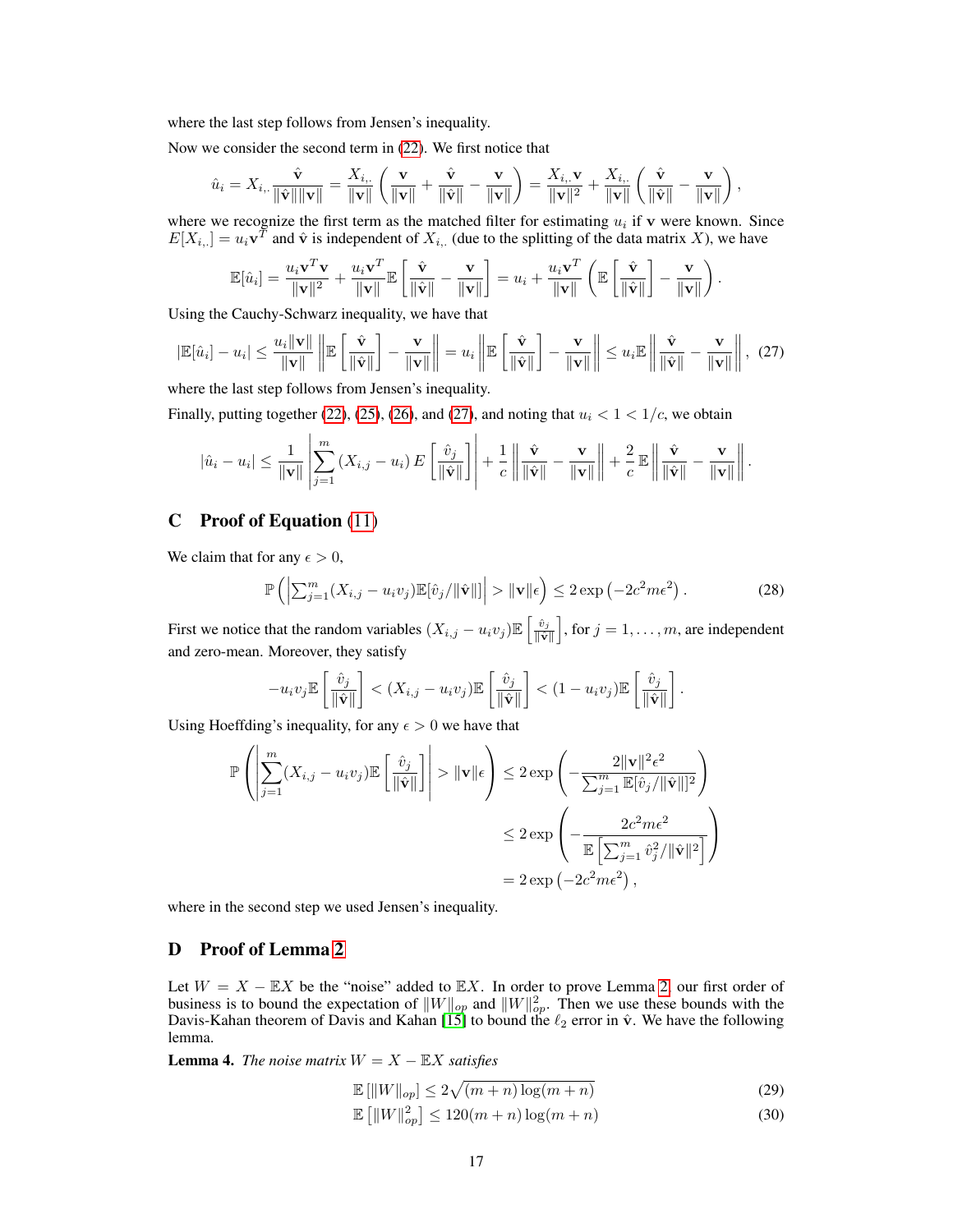*Proof.* Strictly speaking, due to Jensen's inequality, [\(30\)](#page-16-3) implies [\(29\)](#page-16-4) (with a different constant). However, to provide intuition and improve the exposition, we provide a standalone proof of [\(29\)](#page-16-4) first. We start by noticing that

$$
W_{i,j} = \begin{cases} 1 - u_i v_j & \text{with probability } u_i v_j, \\ -u_i v_j & \text{with probability } 1 - u_i v_j, \end{cases}
$$

Hence we have

$$
(\mathbb{E}[W^T W])_{i,j} = \begin{cases} 0 & \text{if } i \neq j, \\ \sum_{k=1}^n u_k v_i (1 - u_k v_i) & \text{if } i = j, \end{cases}
$$

which implies that  $c^2(1 - C^2)n \leq (\mathbb{E}[W^TW])_{i,i} \leq C^2(1 - c^2)n$ . Thus  $\|\mathbb{E}[W^TW]\|_{op} \in [c^2(1 - c^2)]$  $C^2$ )n,  $C^2(1 - c^2)n$ . Similarly one can argue that  $\mathbb{E}[WW^T]\|_{op} \in [c^2(1 - C^2)m, C^2(1 - c^2)m]$ . Following the notation of Tropp [\[43,](#page-14-10) Theorem 6.1.1], the matrix variance statistic  $\nu(W)$  is

$$
\nu(W) = \max\left(\|\mathbb{E}[W^TW]\|_{op}, \|\mathbb{E}[WW^T]\|_{op}\right),
$$
  
\n
$$
\in [c^2(1 - C^2) \max(m, n), C^2(1 - c^2) \max(m, n)],
$$
  
\n
$$
\leq C^2(1 - c^2)(m + n) \leq m + n.
$$
\n(31)

From the Matrix-Bernstein inequality [\[43,](#page-14-10) Eq. (6.1.3)], we have that

$$
\mathbb{E}||W||_{op} \leq \sqrt{2\nu(W) \log(m+n)} + \frac{1}{3} \log(m+n)
$$
  
=  $\sqrt{2(m+n) \log(m+n)} + \frac{1}{3} \log(m+n)$   
 $\leq (\sqrt{2} + \frac{1}{3})\sqrt{(m+n) \log(m+n)} \leq 2\sqrt{(m+n) \log(m+n)},$ 

proving [\(29\)](#page-16-4). To prove [\(30\)](#page-16-3), we rely on another inequality by Tropp [\[43,](#page-14-10) Eq. (6.1.6)] to state that

$$
\left(\mathbb{E}||W||_{op}^2\right)^{1/2} \le \sqrt{2e\nu(W)\log(m+n)} + 4e\log(m+n)
$$
  

$$
\le \sqrt{2e(m+n)\log(m+n)} + 4e\log(m+n)
$$
  

$$
\le 4e\sqrt{(m+n)\log(m+n)},
$$

which implies that  $\mathbb{E} ||W||_{op}^2 \le 120(m+n) \log(m+n)$ , proving [\(30\)](#page-16-3).

With Lemma [4,](#page-16-5) we proceed to the proof of Lemma [2.](#page-5-3) Notice that the leading right singular vector of X is equivalent to the leading eigenvector of  $X^T X$ . Also note that

$$
XTX = (\mathbb{E}X + W)T(\mathbb{E}X + W)
$$
  
=  $(\mathbf{u}\mathbf{v}^T + W)^T(\mathbf{u}\mathbf{v}^T + W)$   
=  $||\mathbf{u}||^2 \mathbf{v}\mathbf{v}^T + \mathbf{v}\mathbf{u}^T W + W^T \mathbf{u}\mathbf{v}^T + W^T W.$  (32)

<span id="page-17-1"></span><span id="page-17-0"></span> $\Box$ 

We will use the Davis-Kahan theorem to bound  $\parallel$  $\frac{\hat{\mathbf{v}}}{\|\hat{\mathbf{v}}\|} - \frac{\mathbf{v}}{\|\mathbf{v}\|}\|$ . We begin by bounding the operator norm of the "error terms" in [\(32\)](#page-17-0) as

$$
\|\mathbf{v}\mathbf{u}^T W + W^T \mathbf{u}\mathbf{v}^T + W^T W\|_{op} \stackrel{(a)}{\leq} \|\mathbf{v}\mathbf{u}^T W\|_{op} + \|W \mathbf{u}\mathbf{v}^T\|_{op} + \|W^T W\|_{op},
$$
  

$$
\stackrel{(b)}{\leq} \|\mathbf{v}\mathbf{u}^T\|_{op} \|W\|_{op} + \|W\|_{op} \|\mathbf{u}\mathbf{v}^T\|_{op} + \|W^T W\|_{op},
$$
  

$$
= 2 \|\mathbf{u}\| \|\mathbf{v}\| \|W\|_{op} + \|W^T W\|_{op},
$$
 (33)

where (a) follows from the triangle inequality, and (b) from the fact that  $||AB||_{op} \le ||A||_{op}||B||_{op}$ . We also note that

$$
c\sqrt{n} \le ||\mathbf{u}|| \le C\sqrt{n} \le \sqrt{n},\tag{34}
$$

$$
c\sqrt{m} \le \|\mathbf{v}\| \le C\sqrt{m} \le \sqrt{m}.\tag{35}
$$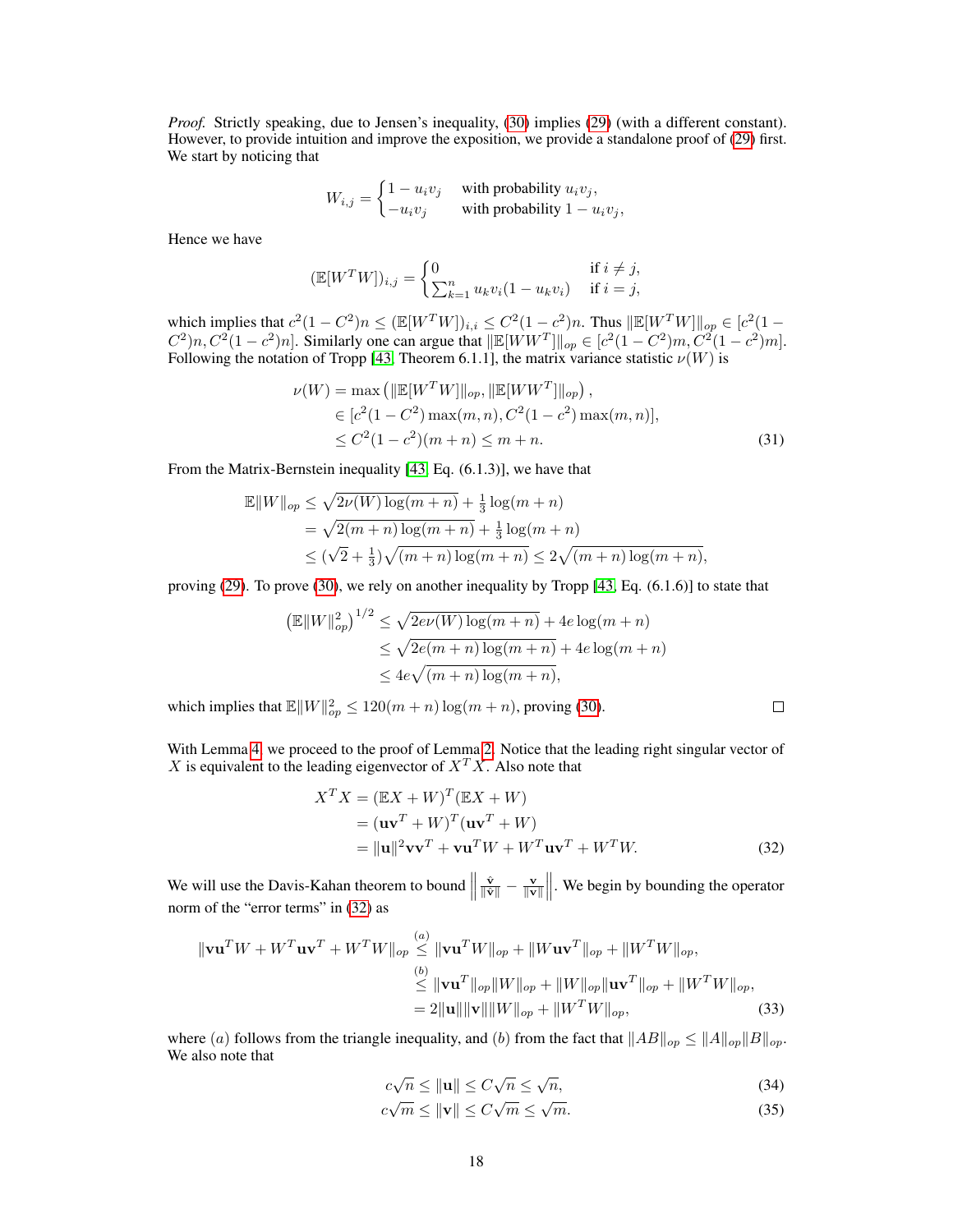Since  $\|\mathbf{u}\|^2 \mathbf{v} \mathbf{v}^T$  is rank-one with leading eigenvalue  $\|\mathbf{u}\|^2 \|\mathbf{v}\|^2$ , the spectral gap  $\delta$  of  $\|\mathbf{u}\|^2 \mathbf{v} \mathbf{v}^T$  is  $\delta = ||\mathbf{u}||^2 ||\mathbf{v}||^2 \ge c^4(mn)$ . From the version of the Davis-Kahan Theorem [\[15\]](#page-12-16) of Mahoney [\[33,](#page-13-18) Theorem 30], we have that

$$
\left\| \frac{\hat{\mathbf{v}}}{\|\hat{\mathbf{v}}\|} - \frac{\mathbf{v}}{\|\mathbf{v}\|} \right\| \leq \sqrt{2} \frac{\|\mathbf{v}\mathbf{u}^T W + W^T \mathbf{u}\mathbf{v}^T + W^T W\|_{op}}{\delta}
$$

$$
\leq \frac{\sqrt{8mn} \|W\|_{op} + \sqrt{2} \|W^T W\|_{op}}{c^4 (mn)} = \frac{\sqrt{8} \|W\|_{op}}{c^4 \sqrt{mn}} + \frac{\sqrt{2} \|W\|_{op}^2}{c^4 mn}.
$$
 (36)

Taking the expectation on both sides and using Lemma [4,](#page-16-5) we obtain

$$
\mathbb{E}\left\|\frac{\hat{\mathbf{v}}}{\|\hat{\mathbf{v}}\|} - \frac{\mathbf{v}}{\|\mathbf{v}\|}\right\| \le \frac{\sqrt{16(m+n)\log(m+n)}}{c^4\sqrt{mn}} + \frac{120\sqrt{2}(m+n)\log(m+n)}{c^4mn} \n= \frac{4}{c^4} \sqrt{\left(\frac{1}{m} + \frac{1}{n}\right) \log(m+n)} + \frac{120\sqrt{2}}{c^4} \left(\frac{1}{m} + \frac{1}{n}\right) \log(m+n) \n\le \frac{4}{c^4} \sqrt{\frac{\log(m+n)}{\min(m,n)}} + \frac{120\sqrt{2}\log(m+n)}{c^4 \min(m,n)}
$$
\n(37)

Notice that  $\hat{v}/\|\hat{v}\|$  and  $v/\|v\|$  are unit vectors, and so their  $\ell_2$  distance can be at most 2. The right-hand side of [\(37\)](#page-18-0) can only be less than 2 if

$$
\frac{4}{c^4} \sqrt{\frac{\log(m+n)}{\min(m,n)}} \le 1 \implies \frac{\log(m+n)}{\min(m,n)} \le \frac{c^4}{4} \sqrt{\frac{\log(m+n)}{\min(m,n)}}
$$

Hence,

$$
\mathbb{E}\left\|\frac{\hat{\mathbf{v}}}{\|\hat{\mathbf{v}}\|} - \frac{\mathbf{v}}{\|\mathbf{v}\|}\right\| \le \min\left[2, \frac{4}{c^4} \sqrt{\frac{\log(m+n)}{\min(m,n)}} + \frac{120\sqrt{2}}{c^4} \frac{\log(m+n)}{\min(m,n)}\right]
$$

$$
\le \left(\frac{4}{c^4} + 30\sqrt{2}\right) \sqrt{\frac{\log(m+n)}{\min(m,n)}}.
$$
(38)

This proves Statement (b) in Lemma [2,](#page-5-3) where we can take  $C_3 = 4/c^4 + 30\sqrt{2}$ . To prove Statement (a), we note that from [\(36\)](#page-18-1), √

$$
\left\| \frac{\hat{\mathbf{v}}}{\|\hat{\mathbf{v}}\|} - \frac{\mathbf{v}}{\|\mathbf{v}\|} \right\| \le \frac{\sqrt{8} \|W\|_{op}}{\|\mathbf{u}\| \|\mathbf{v}\|} + \frac{\sqrt{2} \|W\|_{op}^2}{\|\mathbf{u}\|^2 \|\mathbf{v}\|^2}
$$
(39)

<span id="page-18-1"></span><span id="page-18-0"></span>.

Next we notice that, if  $\frac{\|W\|_{op}}{\|{\bf u}\| \|\mathbf{v}\|} < \epsilon/4$ , then

$$
\left\|\frac{\hat{\mathbf{v}}}{\|\hat{\mathbf{v}}\|} - \frac{\mathbf{v}}{\|\mathbf{v}\|}\right\| < \frac{\epsilon}{\sqrt{2}} + \frac{\epsilon^2}{8\sqrt{2}} < \epsilon,
$$

for  $0 < \epsilon < 1$ . Therefore, we have that

$$
\mathbb{P}\left(\left\|\frac{\hat{\mathbf{v}}}{\|\hat{\mathbf{v}}\|} - \frac{\mathbf{v}}{\|\mathbf{v}\|}\right\| \ge \epsilon\right) \le \mathbb{P}\left(\|W\|_{op} > \frac{1}{4}\epsilon \|\mathbf{u}\| \|\mathbf{v}\|\right)
$$
  
\n
$$
\le \mathbb{P}\left(\|W\|_{op} > \frac{1}{4}\epsilon c^2 \sqrt{mn}\right)
$$
  
\n
$$
\le (m+n)\exp\left(-\frac{1}{32}\frac{c^4 \epsilon^2 mn}{m+n+\frac{1}{12}c^2 \epsilon \sqrt{mn}}\right)
$$
(40)

<span id="page-18-3"></span><span id="page-18-2"></span>
$$
\leq (m+n) \exp\left(-\frac{1}{32} \frac{c^4 \epsilon^2 mn}{(2+\frac{1}{12}) \max(m,n)}\right) \tag{41}
$$
\n
$$
\leq (m+n) \exp\left(-\frac{c^4 \epsilon^2}{48} \min(m,n)\right)
$$

where [\(40\)](#page-18-2) follows by the Matrix-Bernstein inequality [\[43,](#page-14-10) Eq. (6.1.4)] using the computation of the matrix variance statistic from [\(31\)](#page-17-1), and [\(41\)](#page-18-3) follows since  $c < 1$  and  $\epsilon < 1$ . This means we can take  $C_2 = c^4/48.$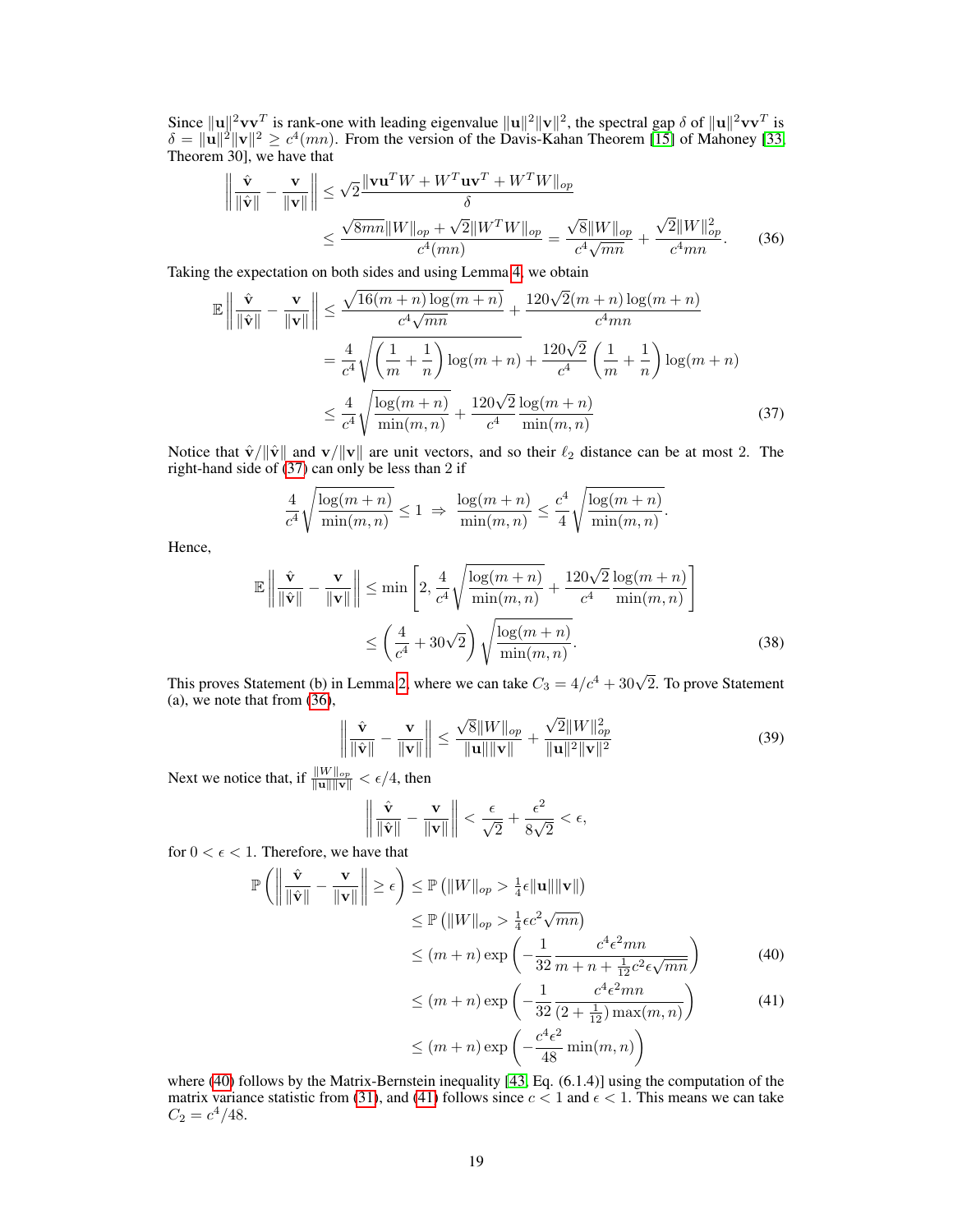### <span id="page-19-0"></span>E Proof of Theorem [2](#page-6-4)

The proof at a high level proceeds by showing that the probability we eliminate any of the top  $k$  arms The proof at a high level proceeds by showing that the probability we eliminate any of the top  $\kappa$  arms is low in our halving stages, and then that uniformly sampling the  $\sqrt{T}$  remaining arms allows us to identify the top k correctly. Note that coordinates, items, and arms will be used interchangeably. For the sake of notational simplicity, we assume that the arms are sorted by mean, in that  $\mu_1 \geq \ldots \geq \mu_n$ , and that  $\mu_k > \mu_{k+1}$ , i.e. the top-k are well defined. We begin by observing that we do not exceed our allotted budget.

Lemma 5. *Algorithm [2](#page-6-1) does not exceed the budget* T*.*

*Proof.* At the r-th stage we have  $|\mathcal{I}_r|$  questions and  $t_r$  workers. Hence,

$$
\sum_{r=0}^{r_{\text{max}}} |\mathcal{I}_r| t_r \le \sum_{r=0}^{r_{\text{max}}} \frac{T}{2\left\lceil \log_2 \frac{n}{\sqrt{T}} \right\rceil} = \frac{T(r_{\text{max}}+1)}{2\left\lceil \log_2 \frac{n}{\sqrt{T}} \right\rceil} = \frac{T}{2\left\lceil \log_2 \frac{n}{\sqrt{T}} \right\rceil} = \frac{T}{2}
$$

Since the clean up stage uses at most  $\frac{T}{2}$  pulls, the algorithm does not exceed its budget of T pulls.

We now examine one round of our adaptive spectral algorithm and bound the probability that the algorithm eliminates one of the top- $k$  arms in round  $r$ , recalling that

$$
t_r = \left\lfloor \frac{T}{2|\mathcal{I}_r|\lceil \log_2 \frac{n}{\sqrt{T}} \rceil} \right\rfloor.
$$

In standard bandit analyses, we obtain concentration of our estimated arm means via Hoeffding's inequality, which we are unable to utilize here. Theorem [1](#page-4-2) states that

$$
\mathbb{P}(|\hat{u}_i - u_i| \ge \epsilon) \le 3n \exp(-C_1 \epsilon^2 m),
$$

providing a Hoeffding-like bound that allows us to eliminate suboptimal arms with good probability. Lemma 6. *The probability that one of the top* k *arms is eliminated in round* r *is at most*

$$
18kn\exp\left(-C_5\frac{\Delta_{i_r}^2}{i_r}\frac{T}{\log\frac{n}{\sqrt{T}}}\right)
$$

*for*  $i_r = |\mathcal{I}_r|/4 = \frac{n}{2^{r+2}}$ *, and*  $C_5 = \frac{C_1}{64}$ *.* 

*Proof.* The proof follows similarly to that of [\[28\]](#page-13-5). To begin, define  $\mathcal{I}'_r$  as the set of coordinates in  $\mathcal{I}_r$ excluding the  $i_r = \frac{1}{4} |\mathcal{I}_r|$  coordinates i with largest  $u_i$ . Let  $\hat{u}_i^{(r)}$  be the estimator of  $u_i$  in round r. We define the random variable  $N_r$  as the number of arms in  $\mathcal{I}'_r$  whose  $\hat{u}^{(r)}_i$  in round r is larger than that of any of the top- $k \ u_i$ . We begin by showing that  $\mathbb{E}[N_r]$  is small. We bound  $\mathbb{E}[N_r]$  as

$$
\mathbb{E}[N_r] = \sum_{i \in \mathcal{I}'_r} \mathbb{P}\left(\bigcup_{\ell \in [k]} \left\{\hat{u}_i^{(r)} \ge \hat{u}_\ell^{(r)}\right\}\right) \le k \sum_{i \in \mathcal{I}'_r} \mathbb{P}\left(\hat{u}_i^{(r)} \ge \hat{u}_k^{(r)}\right)
$$
\n
$$
\le k \sum_{i \in \mathcal{I}'_r} \mathbb{P}\left(\hat{u}_i^{(r)} \ge u_i + \Delta_i/2\right) + \mathbb{P}\left(\hat{u}_k^{(r)} < u_k - \Delta_i/2\right)
$$
\n
$$
\le k |\mathcal{I}'_r| \left(\mathbb{P}\left(\hat{u}_{i_r}^{(r)} \ge u_{i_r} + \Delta_{i_r}/2\right) + \mathbb{P}\left(\hat{u}_k^{(r)} < u_k - \Delta_{i_r}/2\right)\right)
$$
\n
$$
\le 6k |\mathcal{I}'_r| |\mathcal{I}_r| \exp\left(-\frac{C_1}{4} \Delta_{i_r}^2 t_r\right)
$$
\n
$$
\le 6k |\mathcal{I}'_r| n \exp\left(-\frac{C_1}{64} \frac{\Delta_{i_r}^2}{i_r} \frac{T}{\log \frac{n}{\sqrt{T}}}\right),
$$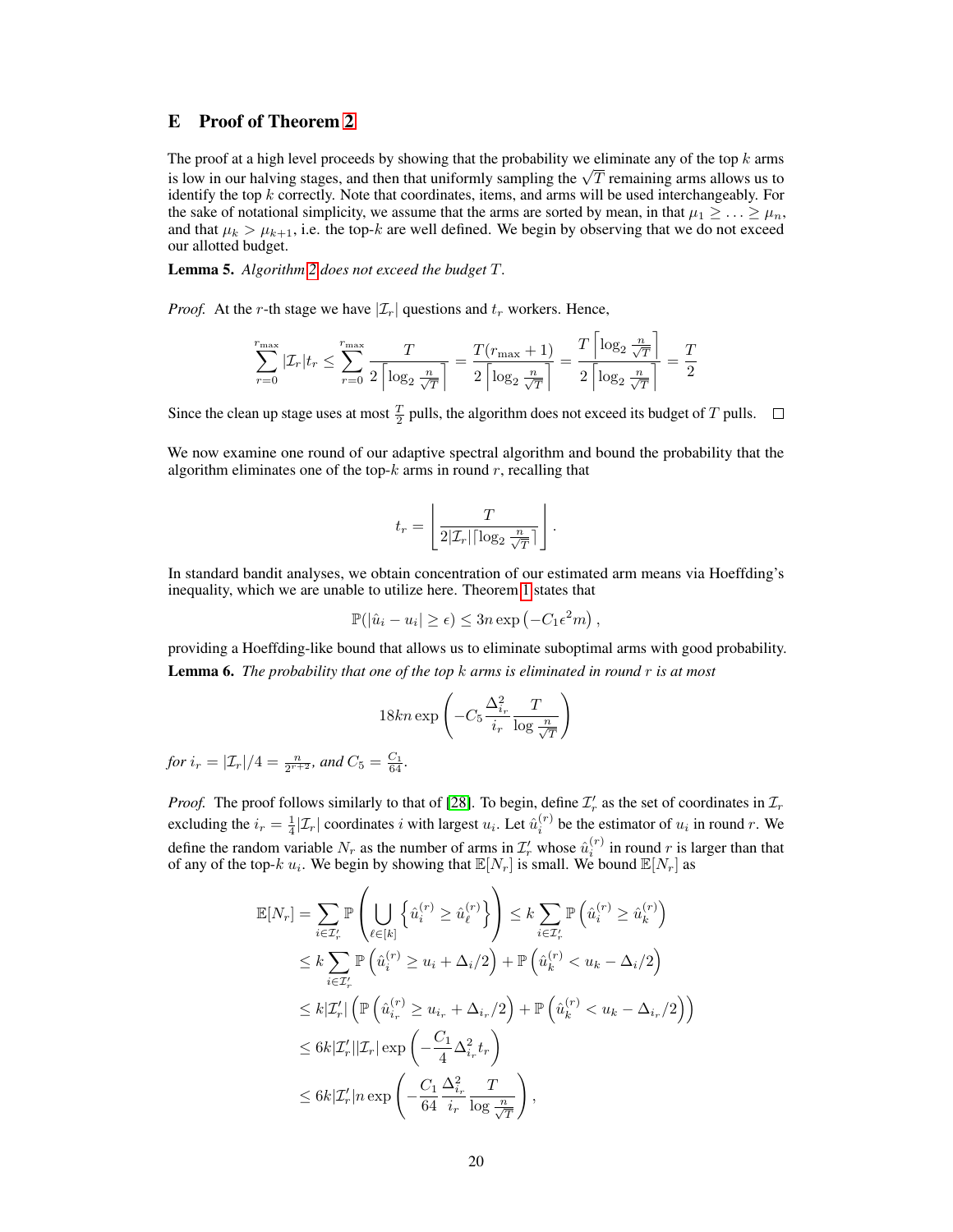We note that since the  $i_r$  largest entries of  $\mathcal I$  are not present in  $\mathcal I'_r$ , we have that  $\max_{i\in\mathcal I'_r}u_i\leq u_{i_r}$ . We now see that in order for one of the top k arms to be eliminated in round r, at least  $|\mathcal{I}_r|/2$  arms must have had higher empirical scores in round r than it. This means that at least  $|\mathcal{I}_r|/4$  arms from  $\mathcal{I}'_r$  must outperform the top k arms, i.e.,  $N_r \geq |\mathcal{I}_r|/4 = |\mathcal{I}'_r|/3$ . Note that this analysis only holds when  $|\mathcal{I}_r| \geq 4k$ . We can then bound this probability with Markov's inequality as

$$
\mathbb{P}\left(\begin{array}{c|c}\text{At least one of top-}k \text{ arms} & \text{None of the top }k \text{ arms}\\\text{eliminated in round }r & \text{eliminated till round }r\end{array}\right) \leq \mathbb{P}\left(N_r \geq \frac{1}{3}|\mathcal{I}'_r|\right) \leq 3\mathbb{E}[N_r]/|\mathcal{I}'_r|\\\leq 18kn \exp\left(-\frac{C_1}{64} \frac{\Delta_{i_r}^2}{i_r} \frac{T}{\log \frac{n}{\sqrt{T}}}\right),\qquad \qquad \square
$$

Lemma 7. *The total probability of failure during the elimination stages, P<sub>e</sub>, is bounded as* 

$$
P_e \le 18kn \log \frac{n}{\sqrt{T}} \exp \left(-C_5 \frac{\Delta_{i_r}^2}{i_r} \frac{T}{\log \frac{n}{\sqrt{T}}}\right)
$$

*Proof.* We see by a union bound over the stages that the probability that the algorithm fails (it eliminates one of the top k arms) in any of the  $\log \frac{n}{\sqrt{T}}$  halving stages is at most

$$
P_{e1} = \sum_{r=0}^{\log \frac{n}{\sqrt{T}}-1} \mathbb{P} \left( \begin{array}{c} \text{At least one of top-}k \text{ arms} \\ \text{eliminated in round }r \end{array} \middle| \text{ None of the top } k \text{ arms} \right) \mathbb{P} \left( \begin{array}{c} \text{None of the top } k \text{ arms} \\ \text{eliminated till round }r \end{array} \right)
$$
  
\n
$$
\leq \sum_{r=0}^{\log \frac{n}{\sqrt{T}}-1} \mathbb{P} \left( \begin{array}{c} \text{At least one of top-}k \text{ arms} \\ \text{eliminated in round }r \end{array} \middle| \text{ None of the top } k \text{ arms} \right)
$$
  
\n
$$
\leq \sum_{r=0}^{\log \frac{n}{\sqrt{T}}-1} 18kn \exp \left( -C_5 \frac{\Delta_{i_r}^2}{i_r} \frac{T}{\log \frac{n}{\sqrt{T}}} \right)
$$
  
\n
$$
\leq \sum_{r=0}^{\log \frac{n}{\sqrt{T}}-1} 18kn \exp \left( -C_5 \frac{T}{\log \frac{n}{\sqrt{T}} \cdot \max_s \frac{i_s}{\Delta_{i_s}^2}} \right)
$$
  
\n
$$
\leq 18kn \log \frac{n}{\sqrt{T}} \exp \left( -C_5 \frac{T}{\log \frac{n}{\sqrt{T}} \cdot \max_{i \geq \sqrt{T}} \frac{i}{\Delta_i^2}} \right)
$$
  
\n
$$
\leq 18kn \log \frac{n}{\sqrt{T}} \exp \left( -C_5 \frac{T}{H_2 \log \frac{n}{\sqrt{T}}} \right),
$$
  
\nas  $H_2 \triangleq \max_i \frac{i_s}{\Delta_i^2}$ . This concludes the proof of the lemma.

as  $H_2 \triangleq \max_i \frac{i}{\Delta_i^2}$ . This concludes the proof of the lemma.

**Lemma 8.** *The total probability of failure during the clean up stage,*  $P_f$ *, is upper bounded as* 

$$
P_f \leq 12T\exp\left(-\frac{C_1}{16}\Delta_{k+1}^2\sqrt{T}\right)
$$

*Proof.* Through our halving stages, we are left with at most 2 √ ing stages, we are left with at most  $2\sqrt{T}$  active coordinates. We now use a budget of  $T/2$ , i.e.  $m \geq \sqrt{T/4}$  columns to estimate their means. Then, the probability that the top k are not the true top k entries (given that none of the top k were eliminated previously) is:

$$
P_f \leq \sum_{i \in \mathcal{I}_{r_{max}+1}} \mathbb{P}(|\hat{u}_i - u_i)| > \Delta_{k+1}/2)
$$
  

$$
\leq 2\sqrt{T} \cdot \mathbb{P}(|\hat{u}_1 - u_1)| > \Delta_{k+1}/2)
$$
  

$$
\leq 12T \exp\left(-\frac{C_1}{16}\Delta_{k+1}^2\sqrt{T}\right)
$$

 $\Box$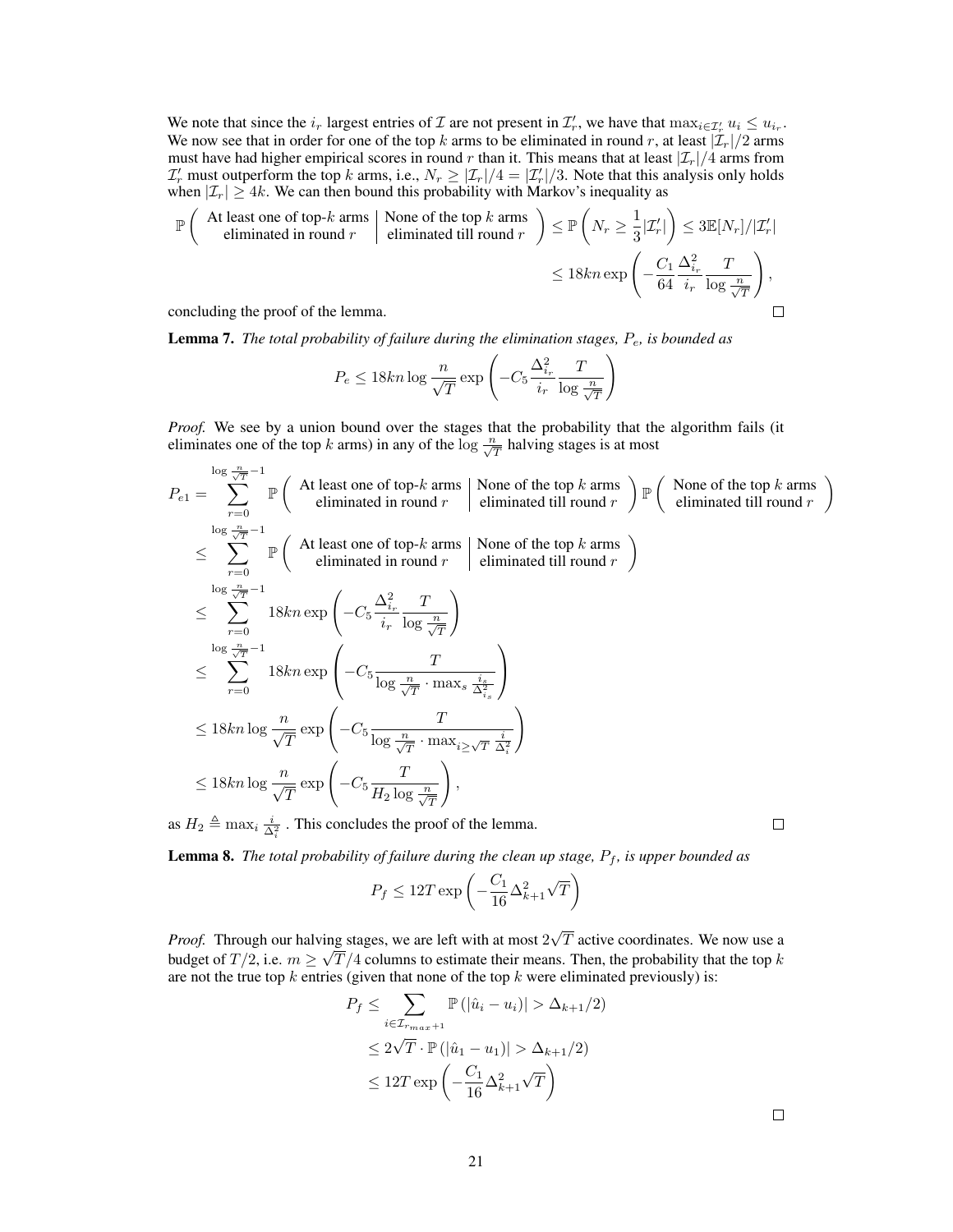Thus, our overall error probability is at most

$$
\mathbb{P}(\text{failure}) \le P_e + P_f
$$
  
\n
$$
\le 18kn \log \frac{n}{\sqrt{T}} \exp \left(-C_5 \frac{T}{H_2 \log \frac{n}{\sqrt{T}}}\right) + 12T \exp \left(-\frac{C_1}{16} \Delta_{k+1}^2 \sqrt{T}\right)
$$
  
\n
$$
\le 18kn \log n \exp \left(-C_5 \frac{T}{H_2 \log n}\right) + 12n^2 \exp \left(-\frac{C_1}{16} \Delta_{k+1}^2 \sqrt{T}\right)
$$

with budget no more than T.

Inverting this, we have that for a probability of error  $\delta$ , one needs  $T =$  $O\left(H_2\log n\log\left(\frac{kn\log n}{\delta}\right)+\Delta_{k+1}^{-4}\log^2\left(\frac{n^2}{\delta}\right)\right)$  $\left(\frac{h^2}{\delta}\right)$ , giving us the result claimed.

### <span id="page-21-0"></span>F Proof of Theorem [3](#page-9-1)

In this appendix we provide the proof of Theorem [3](#page-9-1) regarding the performance of our thresholding bandit algorithm.

*Proof.* We note that while in the elimination stage, we always have  $t_r \leq |S_r|$  by construction, as  $t_0 \leq |S_0|$  and  $t_r$  is an increasing sequence while  $|S_r|$  is a decreasing one, and we break when  $|S_r| < \frac{12}{(\beta - \alpha)^2 C_4} \log n$ , while the maximum  $t_r$  achieved in the for loop of line r is  $\frac{12}{(\beta - \alpha)^2 C_4} \log n$ because of the limits of the for loop. Further  $t_r$  is picked so that in round r, with probability  $1 - \frac{1}{n^2}$ ,  $|\hat{u}_i^{(r)} - u_i| \leq 2^{-r}$  for all  $i \in \{1, ..., n\}$ . Notice that there are at most  $\lceil \log_2 \frac{1}{\beta - \alpha} \rceil$  iterations and, since  $\beta - \alpha$  is assumed to be a constant,  $\lceil \log_2 \frac{1}{\beta - \alpha} \rceil \le n$  for large enough n. Hence, with probability at least  $1 - \frac{1}{n}$ , we have that over all rounds,  $\hat{u}_i^{(r)}$  are within their confidence intervals for all coordinates *i*. Similarly the clean up stage is constructed so that  $|\hat{u}_i^{(r)} - u_i| \leq \beta - \alpha$  with probability at least  $1 - \frac{1}{n^2}$ . Thus with probability at least  $1 - \frac{2}{n}$  all our estimates are within the confidence intervals constructed throughout the algorithm.

Notice that if the confidence interval of question i (with parameter  $u_i$ ) is reduced to less than  $\Gamma_i/2$ in the r-th iteration, at that point (or previously) the algorithm must either accept or reject  $u_i$ . This is because any  $u_i > \beta$  will have  $\hat{u}_i^{(r)} - \Gamma_i/2 > \alpha$ , any  $u_i < \alpha$  will have  $\hat{u}_i^{(r)} + \Gamma_i/2 < \beta$ , and any  $u_i \in [\alpha, \beta]$  will have a confidence interval of total length at most  $\Gamma_i = \beta - \alpha$ , which cannot include both  $\alpha$  and  $\beta$ . Hence, for each question i of the  $n - \kappa$  questions eliminated before the clean up stage, the total number of workers used at its last iteration before elimination is, by Lemma [3,](#page-7-3) at most

$$
\frac{3\log n + 2\log(2n)}{C_4(\Gamma_i/2)^2} \le \frac{24\log n}{C_4\Gamma_i^2},
$$

where we upper bound  $2\log(2n)$  by  $3\log(n)$  for  $n > 4$ . Since the number of workers used at each iteration grows as a geometric progression, the total number of questions answered for all the  $n - \kappa$ questions that are eliminated before the clean up stage is at most

$$
\sum_{\ell=\kappa+1}^n \frac{32}{C_4} \frac{\log n}{(\Gamma^{(\ell)})^2}.
$$

Similarly for each question resolved in the clean up stage of  $\kappa$  workers, we need at most  $\frac{24}{C_4} \frac{\log n}{(\beta - \alpha)^2}$ total worker responses. Since

$$
\kappa \frac{24}{C_4} \frac{\log n}{(\beta - \alpha)^2} \le 2 \left( \frac{12}{C_4} \frac{\log n}{(\beta - \alpha)^2} \right)^2,
$$

the result follows.

 $\Box$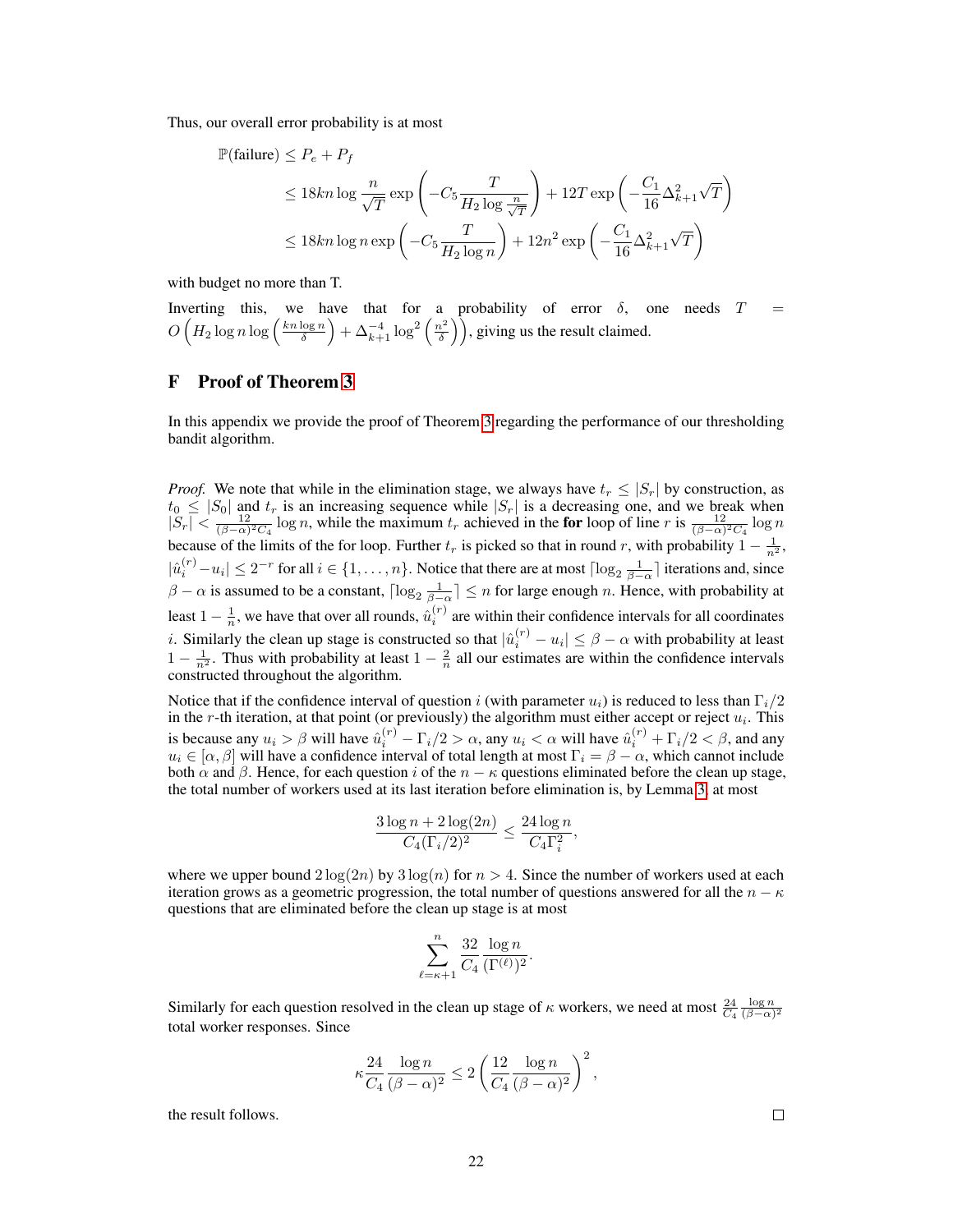### <span id="page-22-0"></span>G Constants

The results in Section [3](#page-4-0) are stated in terms of several constants. We assume that there is some  $c > 0$ such that  $u_i > c$ ,  $q_i > c$  for all i, j. Following the derivations in their respective proofs, these constants are given by

$$
C_1 = \min(C_4, (6C_3/c)^{-2})
$$
  
\n
$$
C_2 = c^4/48
$$
  
\n
$$
C_3 = 4/c^4 + 30\sqrt{2}
$$
  
\n
$$
C_4 = c^2 \min(1/18, C_2/9)
$$
  
\n
$$
C_5 = \frac{C_1}{64}.
$$

We present these constants here for the sake of completeness, noting that several of the bounding steps in the derivations could be loose, and these constants are not expected to be tight. One way to improve algorithm performance in practice is to first run the algorithm in Section [3](#page-4-0) on a dataset with known ground truth, and empirically estimate the true constants.

## H Comparison with other methods of constructing confidence intervals

In this section, we discuss two alternative ways to construct estimators to be used with the bandit algorithms. We first consider row averages as an estimator for the bandit algorithms, and then discuss the connection of bounds we use on our spectral estimators with those of Abbe et al. [\[1\]](#page-12-3).

### H.1 Row averages

In this section, we discuss an alternative way to construct estimators to be used with the bandit algorithms. We consider row averages as an estimator for the bandit algorithms and show that we could run a top- $k$  algorithm with row averages as the estimators, but would not be able to run the thresholding bandits algorithm as we do not obtain unbiased estimates.

We can construct estimators based off of row sums. For X with  $\mathbb{E}X = uv^T$ , we estimate  $u_i$  with

$$
\hat{u}_i^{(m)} = \frac{1}{m} \sum_{j=1}^m X_{i,j}.
$$
\n(42)

Notice that this is similar in spirit to the Jaccard similarity estimator described in [\(3\)](#page-1-1) and, in practice, provides a worse estimator to the overlap sizes than the estimators based on a rank-one model [\[5\]](#page-12-2). However, these estimators can theoretically still be used to find the reads with the largest overlaps, as we describe next. Considering that  $X_{i,j}$  has expectation  $u_i v_j$ , we note that

$$
\hat{u}_i^{(m)} - \hat{u}_k^{(m)} = \frac{1}{m} \sum_{j=1}^m (X_{i,j} - X_{k,j})
$$
  
= 
$$
\frac{1}{m} \sum_{j=1}^m ((X_{i,j} - u_i v_j) + u_i v_j - (X_{k,j} - u_k v_j) - u_k v_j)
$$
  
= 
$$
\frac{1}{m} \sum_{j=1}^m (X_{i,j} - u_i v_j - (X_{k,j} - u_k v_j)) + \frac{1}{m} \sum_{j=1}^m v_j (u_i - u_k)
$$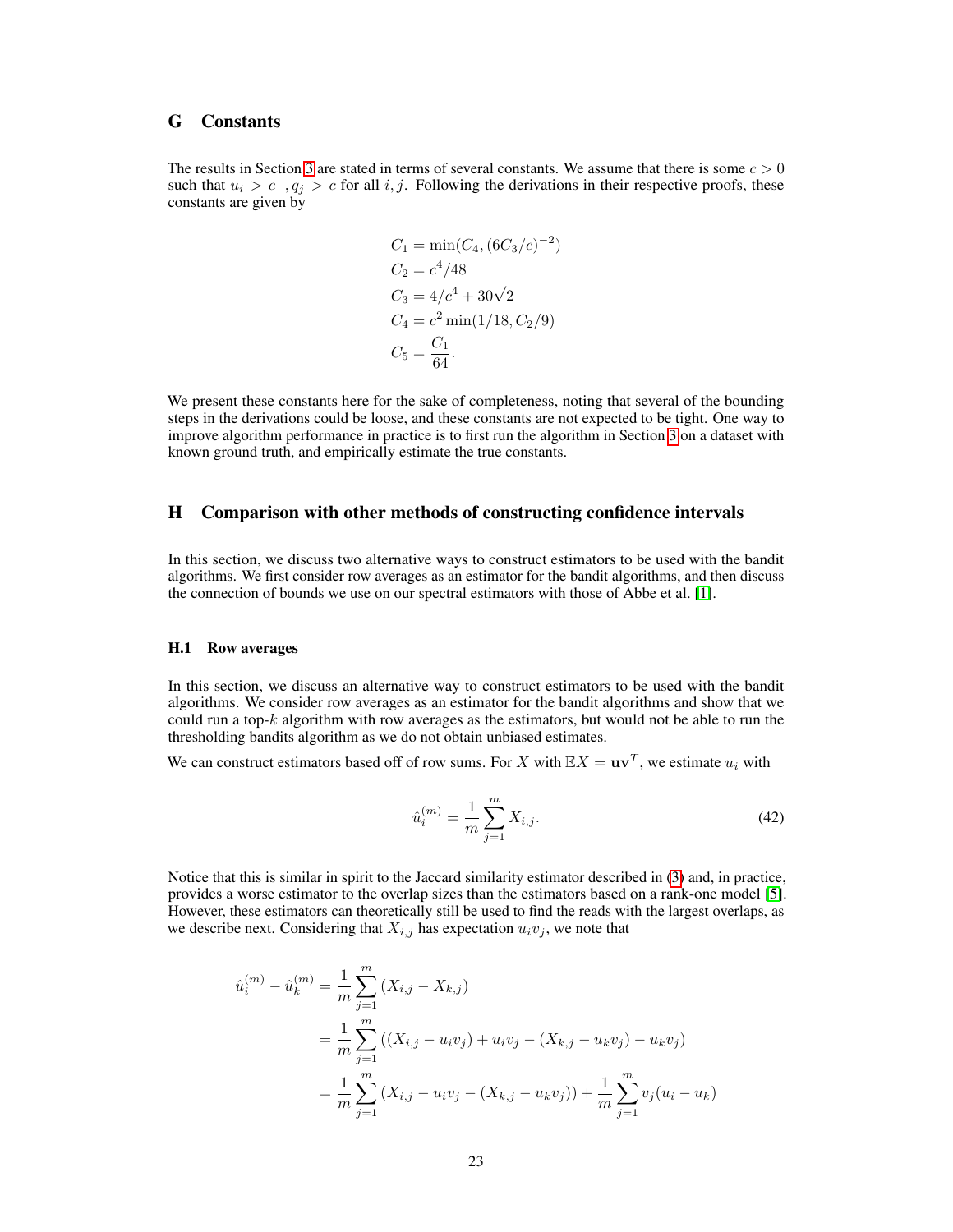Hence, for  $u_i > u_k$ ,

$$
\mathbb{P}\left(\hat{u}_i^{(m)} < \hat{u}_k^{(m)}\right) \le \mathbb{P}\left(\frac{1}{m} \sum_{j=1}^m (X_{i,j} - u_i v_j - (X_{k,j} - u_k v_j)) < \frac{1}{m} \sum_{j=1}^m v_j (u_k - u_i)\right) \\
\le \mathbb{P}\left(\frac{1}{2m} \sum_{j=1}^m (X_{i,j} - u_i v_j - (X_{k,j} - u_k v_j)) < \left(\frac{1}{m} \sum_{j=1}^m v_j\right) \frac{u_k - u_i}{2}\right) \\
\le 2 \exp\left(-\frac{m}{4} \left(\frac{1}{m} \sum_{j=1}^m v_j\right)^2 (u_k - u_i)^2\right), \\
= 2 \exp\left(-\frac{m \bar{v}^2 (u_k - u_i)^2}{4}\right),
$$

where  $\bar{v} = \frac{1}{m} \sum_{j=1}^{m} v_j$ .

This follows since  $X_{i,j} - u_i v_j$  is a zero-mean bounded random variable. This bound implies that  $m = \frac{4 \log(\frac{2n}{\delta})}{\bar{v}^2 \epsilon^2}$  yields the desired result, that  $\mathbb{P}\left(\arg\max_{i \in [n]} \hat{u}_i^{(m)} = \arg\max_{i \in [n]} u_i\right) \ge 1 - \delta$ . and so for the top- $k$  scenario we have that a budget of

$$
T = n \frac{\log\left(\frac{2n}{\delta}\right)}{\overline{v}^2 \Delta_{k+1}^2} \tag{43}
$$

is required by the uniform sampling row sum algorithm. We note that this concentration analysis is for uniform sampling, but it shows us that we could do sequential halving on the row sums to adaptively find the maximal  $u_i$ , with a similar analysis to [\[4\]](#page-12-10). Note that this is critically using the fact that the estimators for  $u_i$  and  $u_k$  are taken across the same  $v_j$ , and that we are not able to generate unbiased estimates of the  $u_i$  with this method, only to preserve ordering. Hence while such an estimator can be used with a top-k bandits algorithm, we are unable to use it with a thresholding bandit algorithm.

Remark 3. *To provide some intuition, we remark that the row averages estimator has an advantage,* in that for an  $n \times m$  matrix  $X$  the error of  $\hat{u}^{(m)}_i - \hat{u}^{(m)}_k$  $\frac{d^{(m)}}{dx^{(m)}}$  decays roughly as  $\frac{1}{\sqrt{m}}$  (when  $\bar{v}$  is  $O(1)$ ). On *the other hand, with the spectral estimator we use, the error of the estimator of* u<sup>i</sup> *only decays as roughly*  $\frac{1}{\sqrt{1-\frac{1}{n}}}$  $\frac{1}{\min(n,m)}$ .

### H.2 Other spectral estimators

In Abbe et al.  $[1, Eq (2.7)]$  $[1, Eq (2.7)]$ , the authors consider the case of symmetric matrices X. For the case when  $X$  is rank 1 their result can be interpreted as

$$
\left\|\hat{\mathbf{u}} - \frac{X\mathbf{u}}{\|\mathbf{u}\|^2}\right\|_{\infty} = o_{\mathbb{P}}(1) \|\mathbf{u}\|_{\infty},\tag{44}
$$

where  $o_{\mathbb{P}}$  is the small oh notation for convergence in probability. In particular, a sequence of random variables  $\{Z_n\}_{n\geq 1}$  is  $o_{\mathbb{P}}(1)$  if  $\lim_{n\to\infty} \mathbb{P}(|Z_n| > \epsilon) = 0$  for all  $\epsilon > 0$ .

They note that one can control this quantity even though there are simple examples where  $\|\hat{\mathbf{u}} - \mathbf{u}\|_{\infty}$ is not controlled. In this manuscript we deal with the rectangular matrix and derive control over the slightly different quantity,

<span id="page-23-0"></span>
$$
\left\| \mathbf{u} - \frac{X\hat{\mathbf{v}}}{\|\mathbf{v}\| \|\hat{\mathbf{v}}\|} \right\|_{\infty} \tag{45}
$$

for the special case when  $\mathbb{E}X$  is rank 1. This is similar in spirit to their work as we do not directly control the  $\ell_{\infty}$  norm of the differences of the observed and expected left singular vector. However, we note that controlling the LHS of [\(44\)](#page-23-0) does not trivially give us the confidence intervals we need.